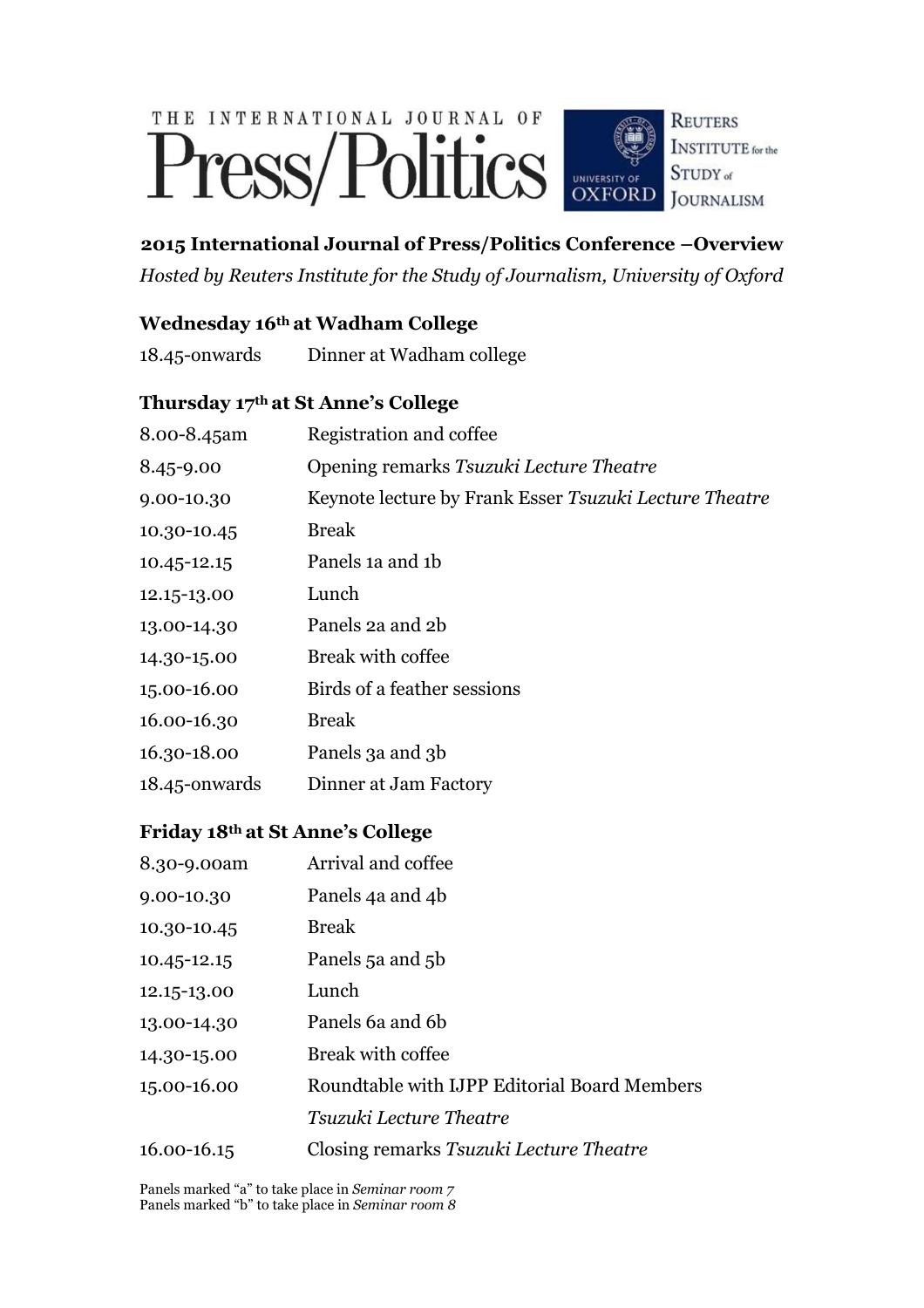## **2015 International Journal of Press/Politics Conference – Details**

## THURSDAY THE 17TH

Keynote by Frank Esser: 9.00 – 10.30

## Panels 1a and 1b 10.45 – 12.15

Panel 1a: Protest, Activism, and Civil Society

#### Chaired by Katrin Voltmer

**Prospective journalism redux: The new life of political magazines in the digital age** Francisco Seoane Pérez, University of Castilla-La Mancha

**Experiential Learning, Standby Citizens and the Redundancy of Slacktivism: Exploring the Day-to-Day Use of Social Media for Political Participation**. James Dennis, Royal Holloway, University of London

**The engineering of dissent: How international NGOs use digital tools to craft oppositional politics.**  Matthew Powers, University of Washington – Seattle

**We doth protest too much, methinks (perhaps): Does the concept of the 'protest paradigm' truly capture the predominant features of the reporting of protest?** Ian Taylor, University of Leicester

## Panel 1b: Comparing Media Systems and Cross-National Influences

## Chaired by Paolo Mancini

**Media influence upon Global South development institutions.** Felipe Rodrigues Siston, Federal University of Rio de Janeiro (UFRJ)

**Comparing Defective Media Systems in Southeast Asia.** Melanie Radue, Friedrich-Alexander University Erlangen-Nuremberg

**Critical and multiperspectival investigation in political news coverage: Is Mediterranean journalism better than its reputation?** Edda Humprecht and Frank Esser, University of Zurich

**The Impact of Trust in the News on Online News Interaction in 11 Countries.** Richard Fletcher, Reuters Institute for the Study of Journalism, University of Oxford and Sora Park, University of Canberra

## Panels 2a and 2b 13.00 – 14.30

Panel 2a: Contentious Politics and Media Audiences in Transitional Societies (I)

## Chaired by William Porath

**Contested transitions: Journalistic interpretations of democracy in Egypt and South Africa.** Katrin Voltmer, University of Leeds

**The Ripple Effects of International Broadcasting: How Activists Interpret the Role of International Broadcasting in the Egyptian and Syrian Protests.** Ben O'Loughlin and Billur Aslan, Royal Holloway, University of London

**Volatile Politics and the Dynamics of Media Audiences: A Longitudinal Study of News Consumption in Egypt.** Nael Jebril, Bournemouth University

**New Politics of News Circulation and Reception in Turkey.** Suncem Koçer, Kadir Has University, Istanbul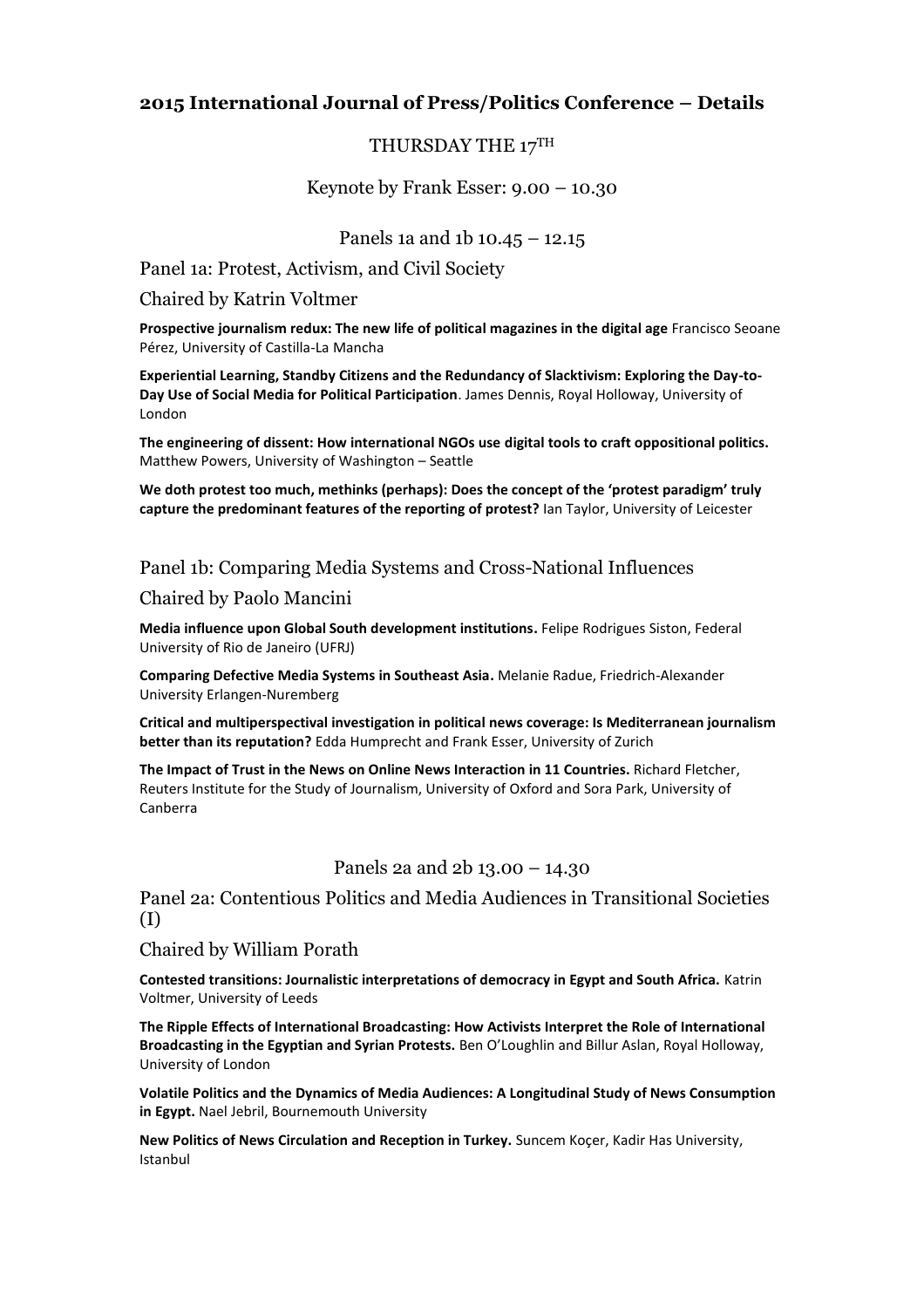## Panel 2b: Media Logic, Crises, and Strategy

## Chaired by Ralph Schroeder

**News Media Logic on the Shift. How new media actors shape the printed news.** Maria Karidi and Michael Meyen, University of Munich

**Comparing Reactions to News Aggregators´ Practices.** Sarah Anne Ganter, Reuters Institute for the Study of Journalism, University of Oxford

**Values Priming and Press Performance: How Media Crises Activate Latent Attitudes and Shape News Evaluations.** Erik P. Bucy, Texas Tech University and Paul D'Angelo, The College of New Jersey

**Execution as a Strategic Tool: Fear and Legitimisation in ISIS Media Agenda-Setting.** Andrew Barr and Alexandra Herfroy-Mischler, Hebrew University of Jerusalem

Birds of a feather sessions:  $15.00 - 16.00$ 

## Panels 3a and 3b 16.30-18.00

Panel 3a: Digital Media and Changing Patterns of News Consumption

## Chaired by Michaela Maier

**Rethinking Digital Media and Political Change.** Ralph Schroeder, University of Oxford

**The Ubiquitous Bigfoot and the new Digital Audiences: Contesting negotiations in the literate networked publics in India.** Vibodh Parthasarathi, Jamia Millia Islamia, New Delhi; Ananda Mitra, Wake Forest University, and Sanjay Mamani, Redinfi LLC

**The History of Social Sharing of News.** Jonathan Bright and Scott Hale, University of Oxford

**GlobalCOM.** Juan Luis Manfredi-Sánchez, University of Castilla-La Mancha

## Panel 3b: Journalists, News Media, and the State (I)

### Chaired by Jesper Strömback

**Relations between political actors and journalists: Media instrumentalization in Serbia.** Ana Milojević and Aleksandra Krstić, University of Belgrade

**Press Offices and Political Parallelism in Spain. Links Between the Professionalisation and Increase of Political Control of the Media.** Andreu Casero-Ripollés and Pablo López-Rabadán, Universitat Jaume I, Spain

**Corollaries of relations between political actors and journalists on journalism and democracy in Nigeria.** Rodney Ciboh, Benue State University, Nigeria

**In the shadow of state power: Citizenship rights, civil society and media representation in China, 1978 – 2012.** Na Liu, Sichuan University and Tsan-Kuo Chang, City University of Hong Kong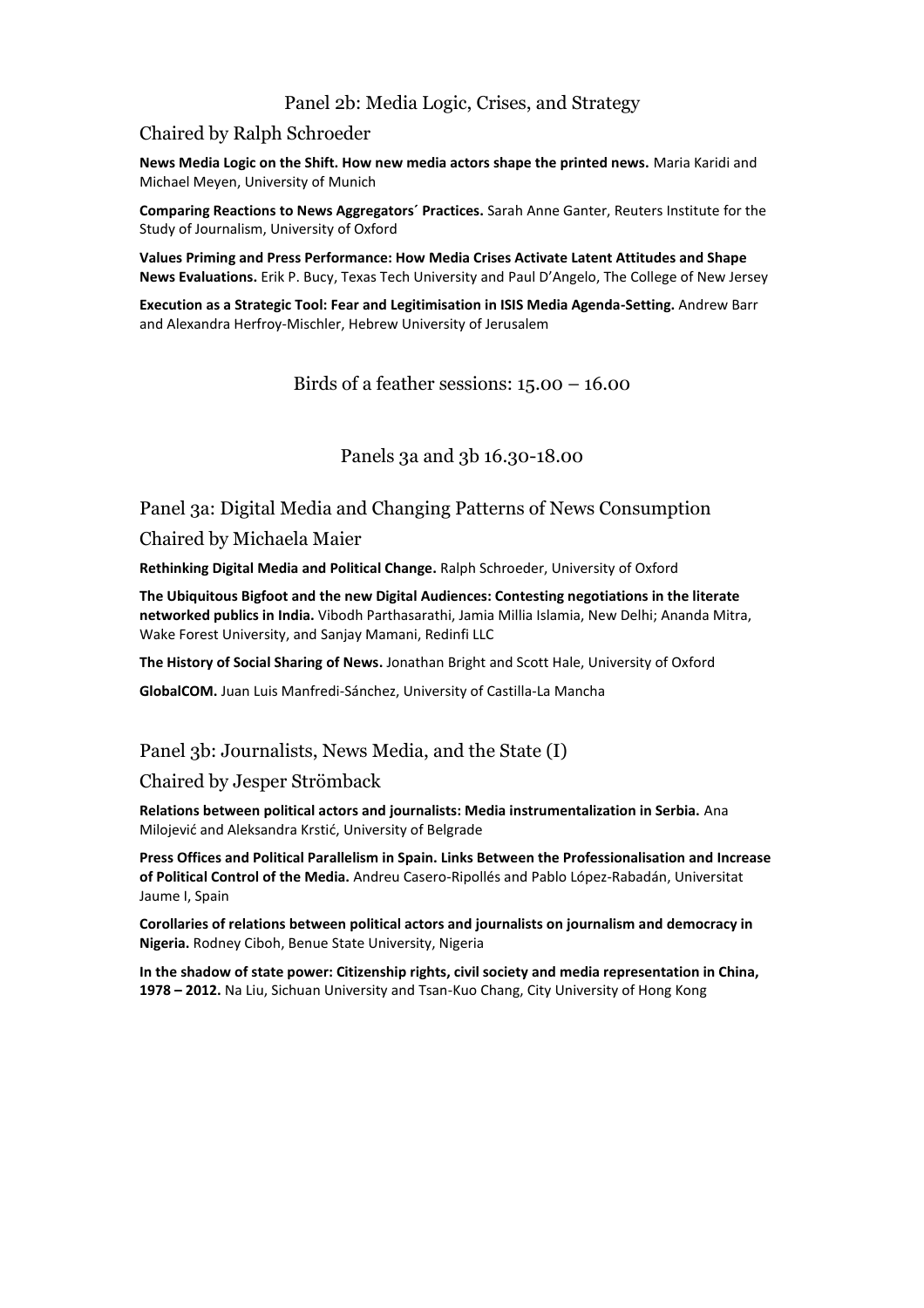## FRIDAY THE 18TH

## Panels 4a and 4b 9.00 – 10.30

## Panel 4a: Agenda-Setting and Social Issues

Chaired by Bilge Yesil

**Taking News at Face Value? The Effect of Deserving and Undeserving Exemplars in News Coverage of Welfare State Reform.** Christian Elmelund-Præstekær and Morten Skovsgaard, University of Southern Denmark

**Poverty Discourse in the United States, 2004-2014.** Lori Young, University of Pennsylvania

**The Schizophrenic Mass Media: Contingencies of Coverage of Welfare State Reforms.** Morten Skovsgaard and Christian Elmelund-Præstekær, University of Southern Denmark

**African Newspaper Coverage of AIDS: Comparing New Models of Press-State Relations and Structural Factors in Sub-Saharan Anglophone Africa.** John C. Pollock, D'Angelo, Paul, Burd, Amanda, Kiernicki, Kristen, and Janna Raudenbush, The College of New Jersey

## Panel 4b: Journalists, News Media, and the State (II)

Chaired by Frank Esser

**How the national context and presumed media influence shape the orientations of political actors towards news media: Evidence from four European contexts.** Peter Maurer, University of Vienna

**Why the media matters for politicians. A study on the strategic use of mass media in lawmaking.**  Lotte Melenhorst, Leiden University and Peter Van Aelst, University of Antwerp

**Governmental communication in the wake of mediatization.** Magnus Fredriksson, University of Gothenburg and Josef Pallas, Uppsala University

**Between media and political power: perceptions of government intermediaries caught in the crossfield.** Ruth Garland, LSE

## Panels 5a and 5b 10.45 – 12.15

## Panel 5a: Contentious Politics and Media Audiences in Transitional Societies (II)

## Chaired by John Pollock

**Corruption in the press coverage: Audience segmentation and the lack of shared indignation.** Paolo Mancini, Marco Mazzoni, Alessio Cornia and Rita Marchetti, Università di Perugia

**Is populism the hegemonic political communication style of the 21st century? The impossible cases of Hugo Chávez and Nigel Farage.** Ralph Negrine, University of Sheffield and Elena Block, University of Queensland

**Press and Politics in a Neoliberal Islamist State: The Case of Turkey.** Bilge Yesil, City University of New York

**From Contentious Moments to Everyday Politics of Mundaneness - Researching digital media and contentious politics in China.** Jun Liu, University of Copenhagen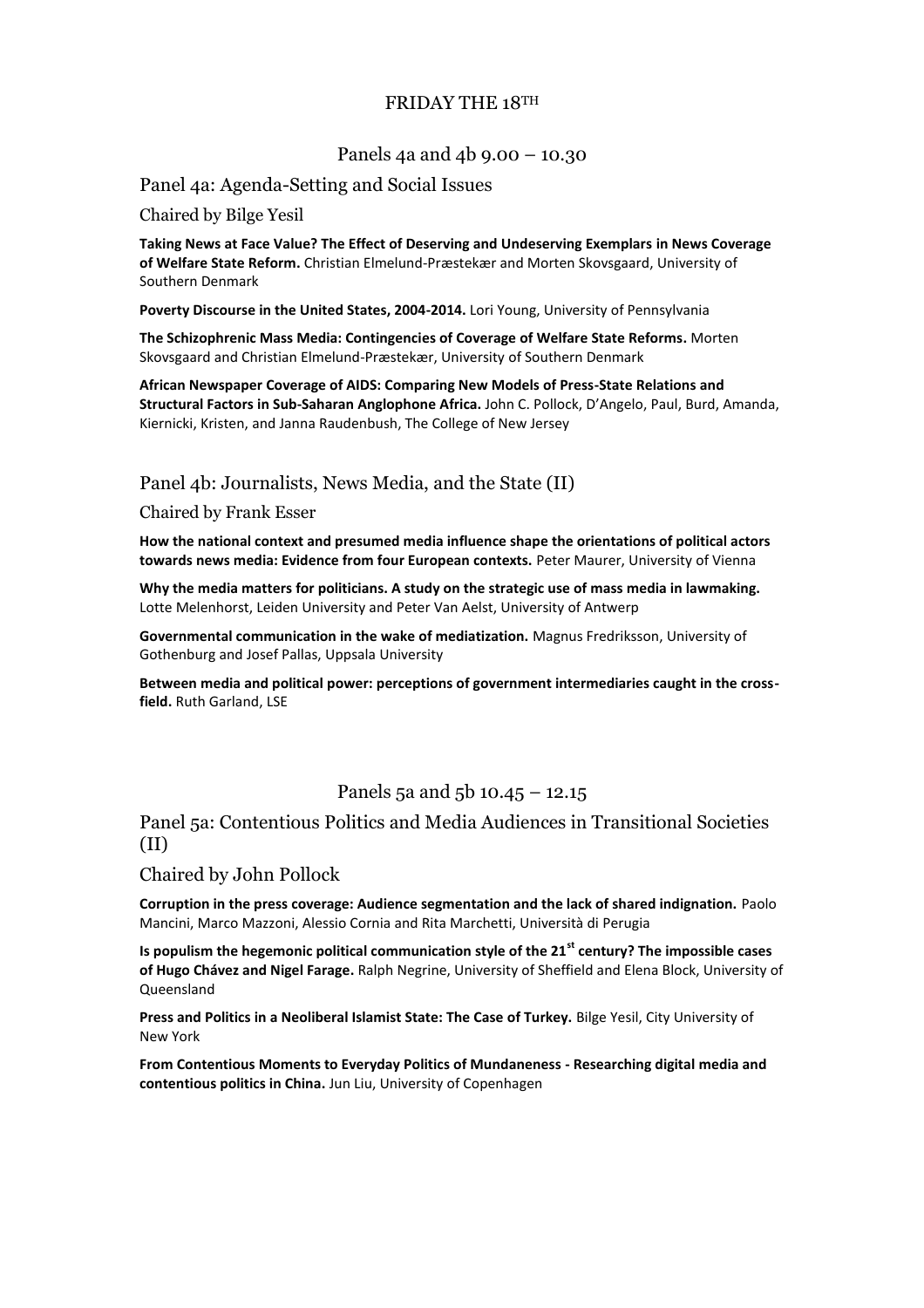## Panel 5b: Media Freedom, Professionalism, and Accountability

## Chaired by Raymond Kuhn

**"It's so cool what we've created here": How the fact-checking movement became international.**  Lucas Graves, University of Wisconsin

**New professionals for a new genre. Freelance journalists in China's public debate.** Emma Lupano, Università degli Studi di Milano

**Negotiating tolerance: Freedom of expression, secularism, and contemporary political communication.** Charlotte Elliott, University of Leeds

**Doing International Politics Under Domestic Public Pressure – A Model of the Relationship between Public Opinion, Published Opinion and Political Decision-Making in an International Context.**  Christina Köhler and Philipp Weichselbaum, Johannes Gutenberg University of Mainz

## Panels 6a and 6b 13.00 – 14.30

Panel 6a: Campaigns and the Democratic Process

Chaired by Ralph Negrine

**Political Parties' and Media's Interplay in Politicizing EU Integration: A six-country analysis of party communication and media coverage in the 2014 EP election campaigns.** Michaela Maier and Melanie Leidecker, University of Koblenz-Landau; Silke Adam and Beatrice Eugster, University of Bern

**Media and the Mobilizing Effects of Election Campaigns – Comparing Election Campaigns to the National and European Parliament.** Jesper Strömbäck, Gothenburg University and Adam Shehata, Gothenburg University

**Televised debates in parliamentary democracies**. Nick Anstead, LSE

**Cross-Media Strategies in Online Petition Campaigning.** David Kapf, George Washington University

## Panel 6b: Politicized Individuals

## Chaired by Jay Blumler

**The mediatization of presidential leadership in France.** Raymond Kuhn, Queen Mary University of London

**Three types of political personalisation in the press and in political advertising during election campaigns: Chile 1970 – 2009**. William Porath, Pontificia Universidad Católica de Chile and Dr. Juan-Cristóbal Portales, Universidad Adolfo Ibáñez

**From the Presidential Spouse to the First Lady - how have the media created a new political actor? A comparative study of the political rise of the First Lady in France, Spain, Poland and the US.** Ewa Widlak, University Pompeu Fabra

**"Hands Up, Don't Shoot": A Comparative News Analysis of the Michael Brown's Shooting in Four Countries.** Suman Mishra and Elza Ibroscheva, Southern Illinois University

Roundtable with IJPP Editorial Board Members 15.00 – 16.00

Closing remarks 16.00-16.15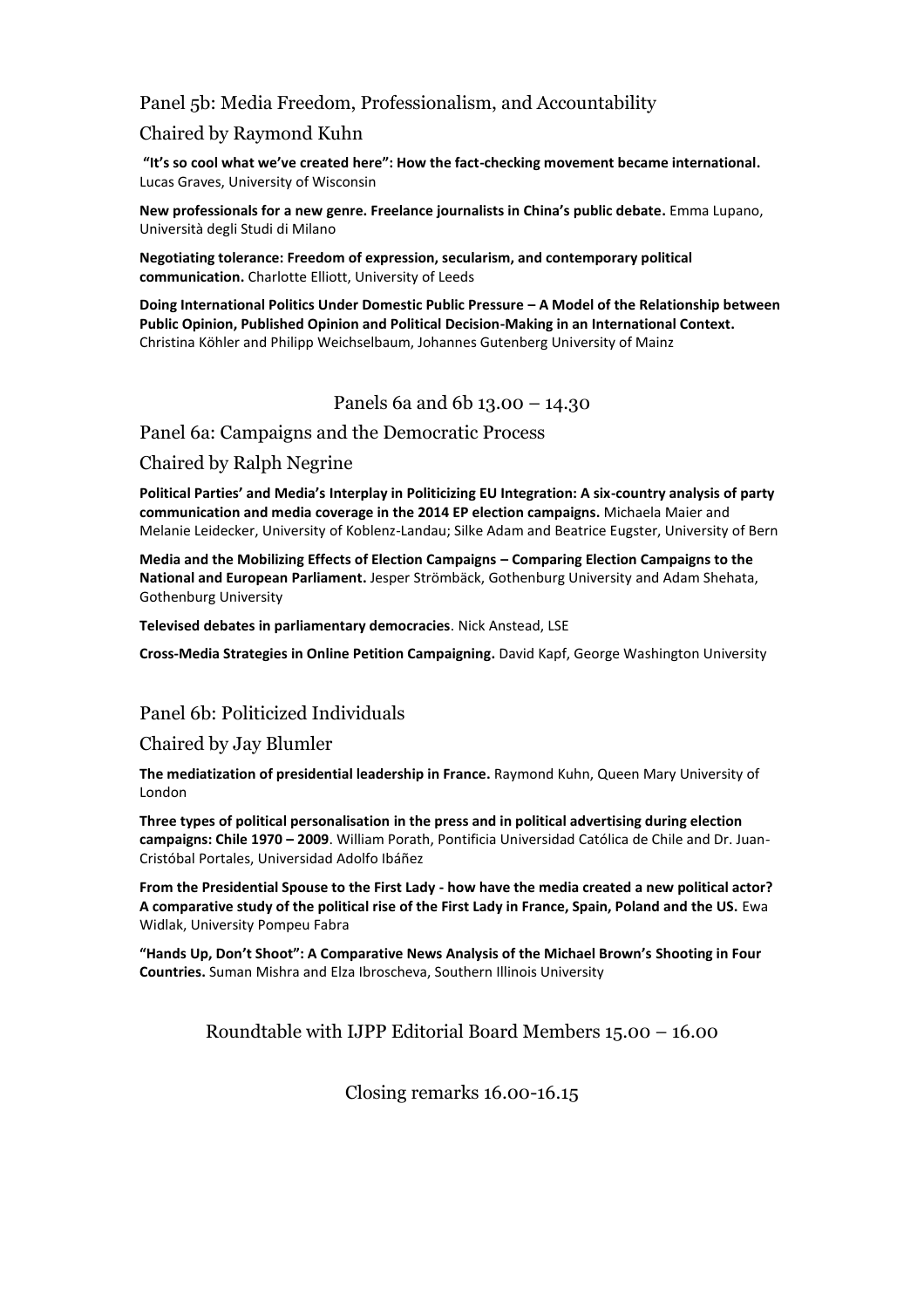## **2015 International Journal of Press/Politics Conference – Abstracts**

## THURSDAY THE 17TH

## Panels 1a and 1b 10.45 – 12.15

Panel 1a: Protest, Activism, and Civil Society Chaired by Katrin Voltmer

**Prospective journalism redux: The new life of political magazines in the digital age**

Francisco Seoane Pérez, University of Castilla-La Mancha

#### **Abstract**

Political magazines offer a vantage point for evaluating the present and future of in-depth journalism in the digital age. The death spiral of newsweeklies overshadows the increasing influence of political magazines in the national and global debates. Publications like The Atlantic or The Nation keep on advancing policy solutions and inoculating debates on other more mainstream media as they have done for more than a hundred years, but they are also being reshaped by the new digital environment: their online readers are more numerous but less loyal than their print subscribers, and their publics have become more international, with one-third of their audiences coming from outside their home country. This paper reports on the views of journalists and editors from American political magazines regarding three issues: the role of their publications in the public sphere (inter-media agenda setting, prospective policy solutions), the differences between their print and digital versions (in terms of audience and content), and their economic sustainability (reflecting on the ethical conundrums of native advertising and events businesses). Cases studied include The Atlantic, The Economist, The Nation, Bloomberg Businessweek, and The New Republic.

#### **Experiential Learning, Standby Citizens and the Redundancy of Slacktivism: Exploring the Day-to-Day Use of Social Media for Political Participation**

James Dennis, Royal Holloway, University of London

#### **Abstract**

Slacktivism has become synonymous with a negative perception of the political value of social media. However, the critique is flawed by an overtly narrow focus. In order to critically analyse the relationship between social media and political participation we must first develop a comprehensive understanding of the environment in which these new forms of political expression take place. By drawing on a mixed-methods research design in which evidence of citizen behaviour on Facebook and Twitter is contextualised with interviews and reflective weekly diary entries collected over three months, this paper explores how 30 participants use social media within their day-to-day lives.

This paper offers a typology that challenges both the attitudinal and behavioural logics that sustain the slacktivist critique. "Instigators" and "contributors", those participants who most closely represent slacktivists, engage in digital micro-activism by way of refining their political identity. They are also more likely to engage in instrumentalist forms of political action. This paper also calls into question the hypothesis that social-networking sites invoke a self-expressive logic by virtue of their design. The majority of participants reflect "listeners", using social media to consume political information but refraining from public forms of expression. Instead, they take to private spaces to discuss politics. When listeners do undertake acts of digital micro-activism they are not easy, lowthreshold acts, but painstakingly deliberated over given the real and imagined audience.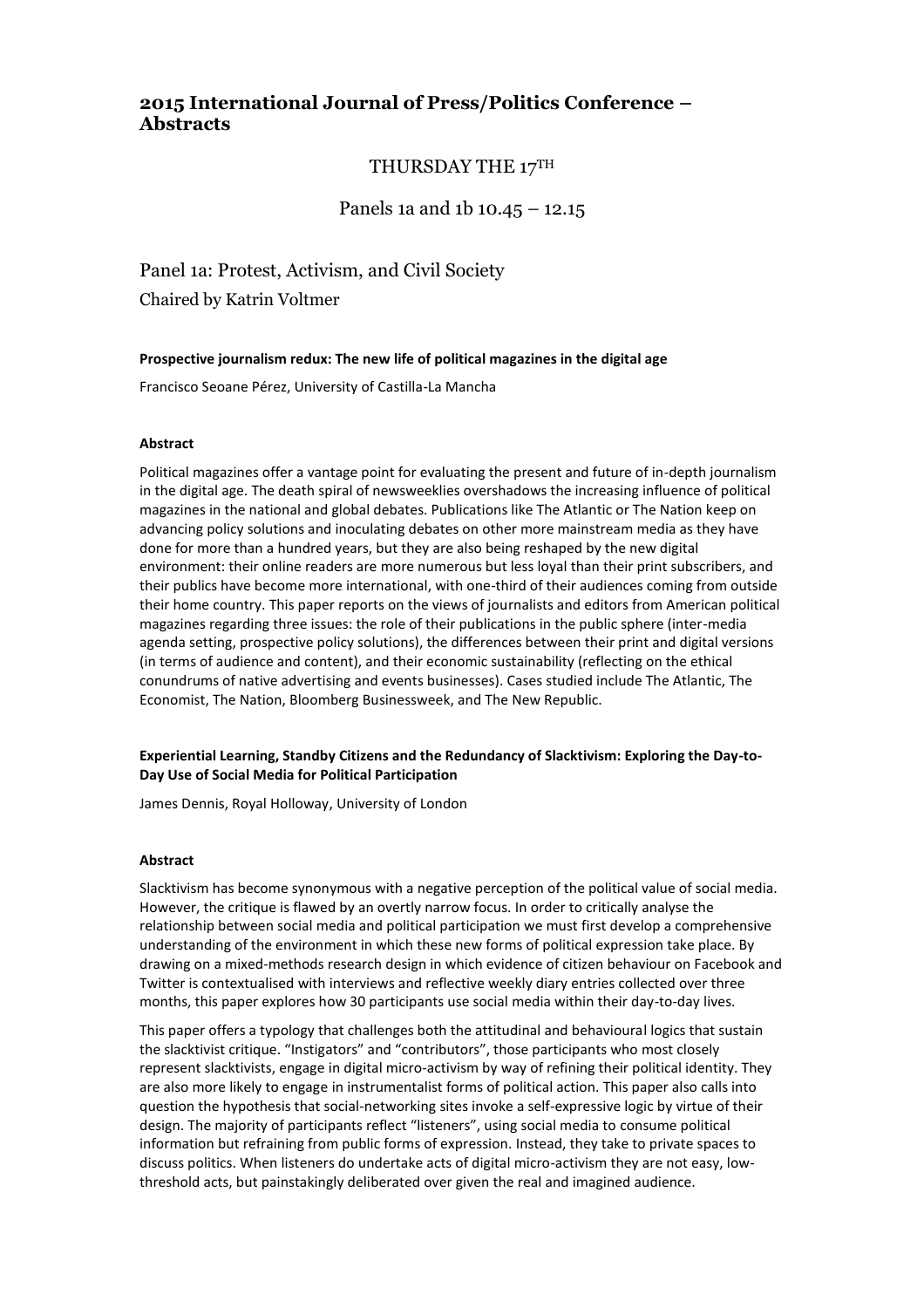#### **The engineering of dissent: How international NGOs use digital tools to craft oppositional politics**

Matthew Powers, University of Washington – Seattle

#### **Abstract**

Non-governmental organizations (NGOs) form the organizational core of international civil society. In this role, they are tasked with presenting civic demands that challenge (to varying degrees) the political and economic status quo. For both practitioners and scholars, this fact has long raised questions about *who* NGOs represent when presenting such demands. In this paper, I explore some of the ways that NGOs are using digital tools to craft an oppositional politics that seeks to challenge the status quo while addressing this problem of representation. Drawing on a combination of qualitative case studies and interviews with NGO professionals, I identify a strategy whereby NGOs repackage existing research and advocacy materials around a core value proposition (e.g., Save Darfur, Make Tax Fair, etc.). This value proposition, as well as the support of key spokespersons (e.g., musicians, actors, etc.), is then launched as an online campaign to capture the attention of citizens otherwise unaffiliated with their organization. When campaigns succeed in garnering attention, NGOs go to political elites and point to this public as evidence of the need to take action on an issue. Together, this strategy reveals an effort by NGOs to engage in what I call "the engineering of dissent" – that is, the use of digital tools to strategically create public support for civic demands that challenge the political and economic status quo. Such an approach raises important analytical and normative questions about how the contemporary information environment is being used to spur new forms of representation in international civil society.

#### **We doth protest too much, methinks (perhaps): Does the concept of the 'protest paradigm' truly capture the predominant features of the reporting of protest?**

Dr Ian Taylor, University of Leicester

#### **Abstract**

Previous literature addressing the media's coverage of protest has identified a 'protest paradigm' that serves to 'delegitimize, marginalize and demonize' domestically based protests and the protesters who partake in them by articulating a number of recurrent variables across the reporting and commentary of protests. The first part of this paper identifies eleven such variables that are said to make up the 'protest paradigm', and it also reflects on the reasons for their significance. The second part of the paper is based on original content analysis of UK press of coverage of four recent domestic protests: anti-fracking protests, the Occupy protests, anti-tuition fees protests, and those staged in opposition to the Iraq War (No. of articles: 1197). The purpose here is to find out how frequently each of the eleven 'protest paradigm' variables actually arose in the coverage, and to investigate whether they bore any relationship to negative portrayals of protest. Key findings are that the press's overall treatment of the protests veered only slightly towards unfavourable treatment, and that many of the 'protest paradigm' variables appeared only very rarely. The paper also argues that although the presence of these variables tended to coincide with unfavourable press treatment of protesters, there is still a measure of uncertainty as to whether those variables lie at the root of any unfavourable treatment. Consequently, this paper challenges many prevailing assumptions about the reporting of protest.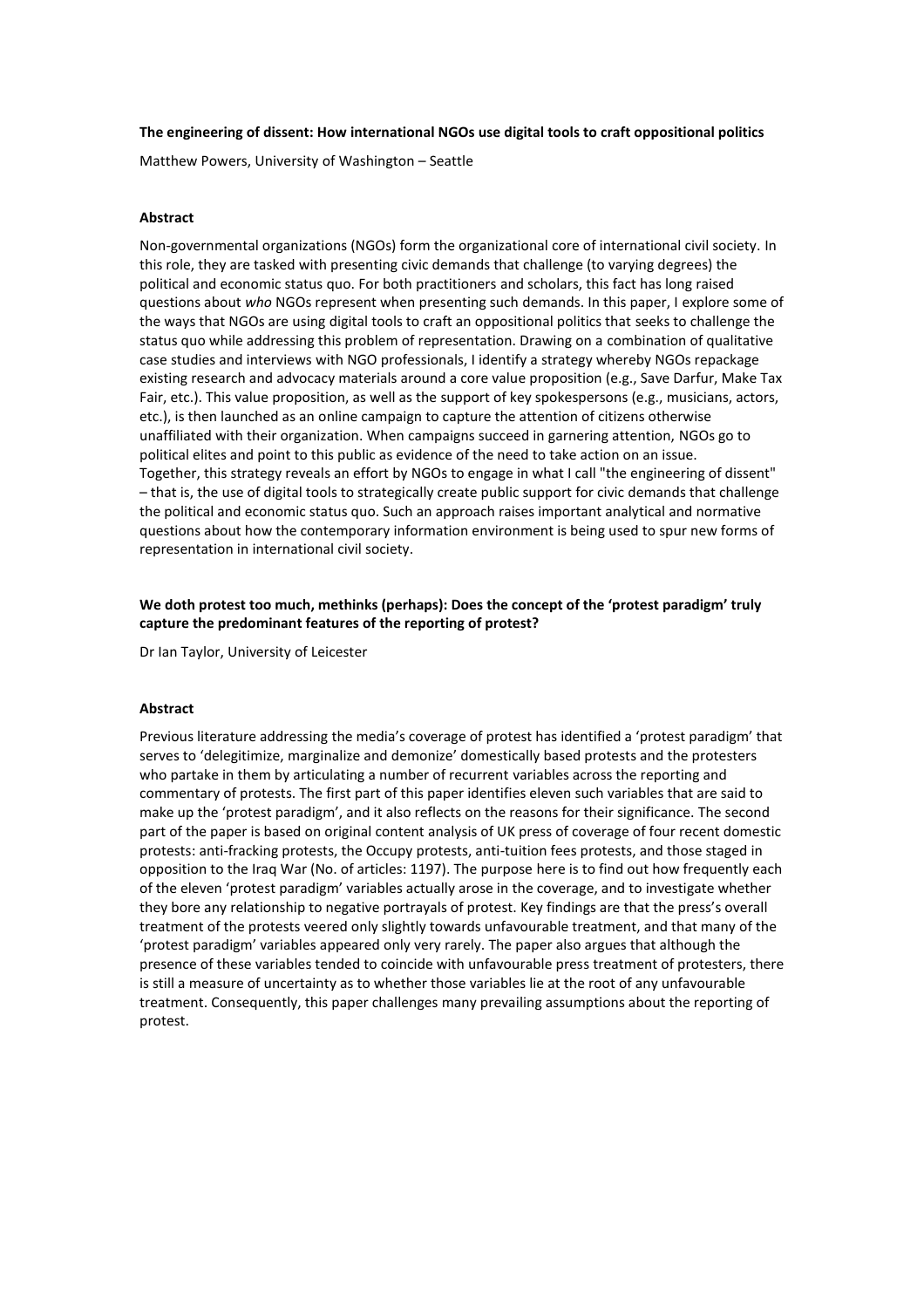## Panel 1b: Comparing Media Systems and Cross-National Influences

Chaired by Paolo Mancini

#### **Media influence upon Global South development institutions**

Felipe Rodrigues Siston, Federal University of Rio de Janeiro (UFRJ)

## **Abstract**

The investigation offers an overview of international media and Global South bureaucracies' interactions, more specifically those of National Development Banks of five emerging economies: Brazil, Russia, India, China and South Africa. What do those bureaucracies do or say regarding news circulating globally about them?

In order to answer this question the study test a method using the concept of symbolic power, as expressed by Pierre Bourdieu to explain the creation (or not) of reality. The method here consists on building narratives based on interviews and questionnaires disseminated within two groups of actors: the bureaucrats in charge of the public relations and the international media professionals that produced news features about those financial institutions. Both cases respect a period of July-December 2014.

In July 2014, the Sixth BRICS Summit resulted in agreement to establish a New Development Bank (NDB), granting equal power for each member. This new political actor may bring methodological, theoretical and even empirical problems to the field of political communication research. How to compare and analyze data in countries that exposes many limitations to the role of the media regarding development and democracy? How to hold accountable a paradigm of development that seems to attribute to the State the role of a market manager.

Thus, the purpose of going comparatively is to better understand and cluster the types of discourses about change and resistance within those national development banks, controlled by emerging economies from areas that lacks studies in the field.

#### **Comparing Defective Media Systems in Southeast Asia**

Melanie Radue, Friedrich-Alexander University Erlangen-Nuremberg

#### **Abstract**

The academic acknowledgement of systematic categorization of media systems emerged with the normative approach of "Four Theories of the Press" by Siebert, Peters and Schramm (1956). Their contested theory laid the cornerstone for new comparative studies of media systems to challenge this ideologically biased approach. Hence, Hallin and Mancini (2004) provide an empirical comparative framework for the categorization of media systems within Western democratic contexts. Though often applied for comparison of media systems beyond the Western world, analyses reveal deficiencies of their well-recognized theoretical framework for the categorization of non-democratic media systems beyond Western contexts and indicate that other models are required. Blum followed this call in 2014 with the "pragmatic difference-approach" and provides new models, namely the Liberal-, the Public-Service-, the Clientele-, the Shock-, the Patriot- and the Commando-Model, for the categorization of media systems in each world region, on the basis of the assessment of eleven criteria.

With respect to these approaches this study compares the defective media systems of Myanmar and Malaysia and highlights benefits and limitations of the presented approaches hence gives comprehensive insights in the media policy and the characteristics and changes of the two media systems. Aim is to validate the sufficiency of Blum´s "pragmatic difference-approach" for the categorization of media systems with these cases representative for defective Southeast Asian media systems. The analysis and comparison of defective media systems of Malaysia and Myanmar is basis for a comprehensive comparative study of Southeast Asian media systems.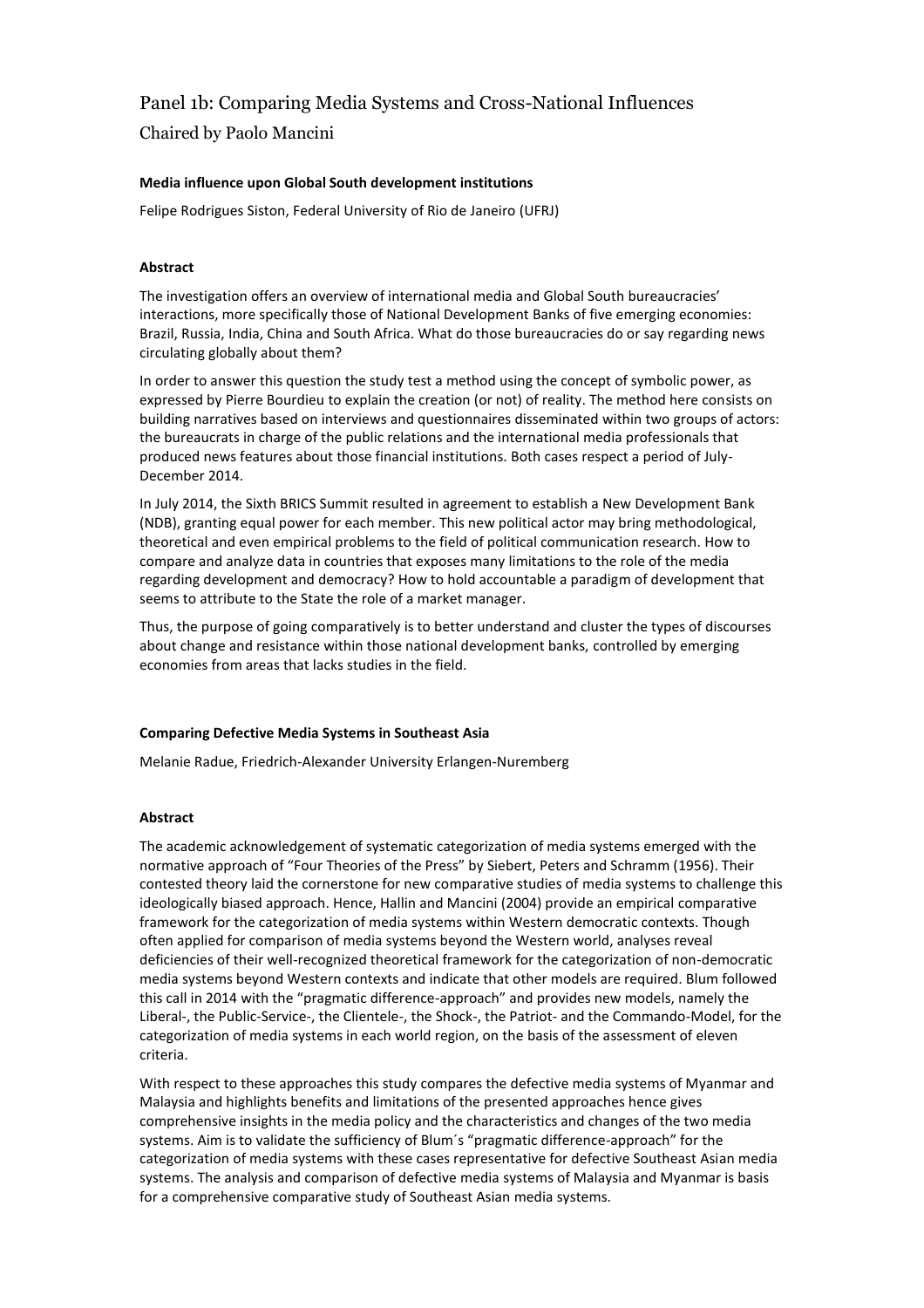#### **Critical and multiperspectival investigation in political news coverage: Is Mediterranean journalism better than its reputation?**

Edda Humprecht and Frank Esser, University of Zurich

#### **Abstract**

When comparing political news coverage internationally Mediterranean countries often perform poorly. French and Italian journalism, for instance, has been found to be less objective but more emotional and negative compared to U.S. journalism (Esser and Umbricht, 2014). These findings are often explained with reference to journalistic traditions that in the Mediterranean case favor opinion journalism and media partisanship (Kuhn, 2014; Mazzoleni, 2004). Moreover, media system research characterizes polarized-pluralist systems by low journalistic professionalism and high political parallelism (Hallin and Mancini, 2004).

However, concepts like objectivity and opinion orientation are often discussed from a distinct Anglo-American ideal of news journalism (Benson, 2013). Or study poses the counter-question whether Italian and French news coverage has other strengths that may sometimes be overlooked.

We compare online news from France and Italy with news from the UK, USA, Germany, and Switzerland and found a higher share of news stories probing questions at officials in Italy than in other countries. Furthermore, Italian news outlets produce more articles that reveal a critical perspective towards responsible actors. French news stories, in contrast, contain significantly more speakers with opposing viewpoints on a controversial issue. We conclude that the strengths of these types of opinion-centered journalism are the ability to scrutinize cases of failures or incompetence from an advocatory perspective and to give a multiperspectival account of debated issues that matches the demands of polarized pluralist democracies (Christians, Glasser, McQuail, Nordenstreng, and White, 2009).

#### **The Impact of Trust in the News on Online News Interaction in 11 Countries**

Richard Fletcher, Reuters Institute for the Study of Journalism, University of Oxford & Sora Park, University of Canberra

#### **Abstract**

People in many countries can now access a diverse range of online news sources. Furthermore, when compared to traditional offline forms of access, online news consumers can more directly participate in the production, dissemination and evaluation of news content by self-publishing, sharing and commenting. A range of demographic and structural factors have in the past been linked to levels of trust in the news. However, few studies have used a correlational design to explore the impact that trust might have on how individuals interact with the news specifically within the online environment. Fewer still have explored how the role of trust might vary from country to country. We use data from 11 countries (n=21,524) collected as part of the 2015 Reuters Institute Digital News Report to explore the link between trust in the news and the use of different types of online news source, as well as the link between trust and online news sharing. We find a link between trust in the news and both news use and news sharing in most countries, but also national variation in the strength of the association.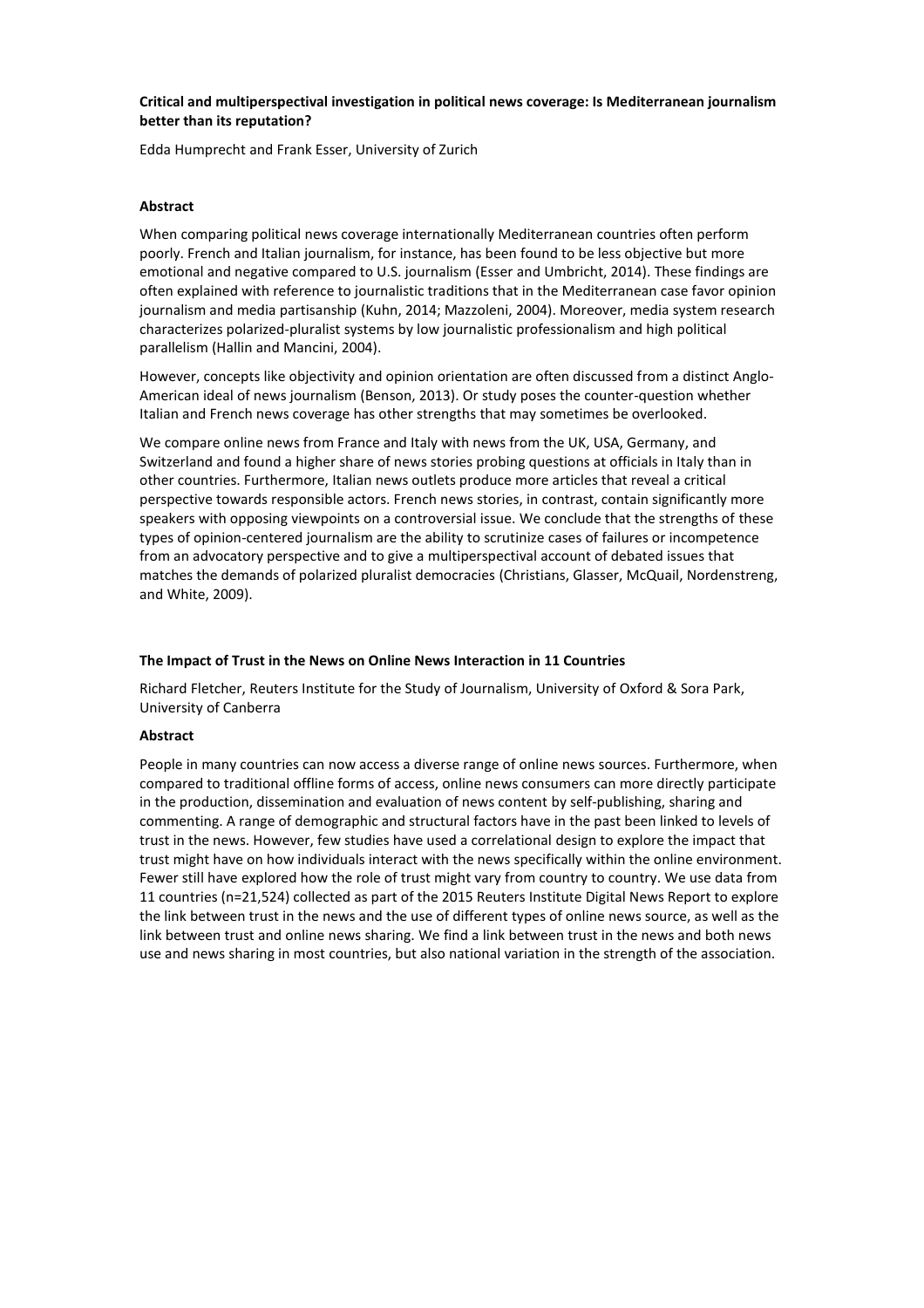# Panel 2a: Contentious Politics and Media Audiences in Transitional Societies (I)

Chaired by William Porath

#### **Contested transitions: Journalistic interpretations of democracy in Egypt and South Africa**

Katrin Voltmer, University of Leeds

#### **Abstract**

Research on democratisation has largely focused on institutional change, while less attention has been given to the discoursive underpinnings of transitional politics. This paper argues that for an emerging democracy to grow roots, it has to be brought to life through communication in the public realm where the meaning of democracy is debated, contested and negotiated. Journalists play a key role in shaping the discourse of democracy in transitional societies. They select the voices that can be heard in the public arena and provide the arguments supporting or resisting democratic change.

This paper explores journalistic discourses of democracy in Egypt and South Africa – two countries that mark contrasting points in democratic transition. While Egypt is an example of a stalled transition following the capture of a dramatic uprising by old elites, South Africa is confronted with persisting problems of social inequality and limited citizenship twenty years after the first democratic election. The study combines data from semi-structured interviews with journalists on the one hand and the media content these journalists have produced during crucial moments of contestation during the transition on the other. The comparison of individual perceptions and professional output sheds light on the constraints and opportunities of journalism in an environment of political power struggles and social unrest.

The data have been collected in the context of the project 'Media, Conflict and Democratisation', funded by the European Union under its Framework Seven programme (grant agreement 613370).

#### **The Ripple Effects of International Broadcasting: How Activists Interpret the Role of International Broadcasting in the Egyptian and Syrian Protests**

Ben O'Loughlin and Billur Aslan, Royal Holloway, University of London

#### **Abstract**

Despite much research of social media in the Arab Spring, and some content analysis of news coverage in the region, the role of international broadcasting has been relatively neglected. Based on 45 interviews with activists in Egypt and Syria since 2011, we argue that international broadcasters played a number of roles and with various effects at different stages of the protests and conflicts in each country. Although the political context varied in each country, we find similar impacts: cultivating citizen journalists, publicizing blogs and bloggers, mobilising protestors, and generating international connectivity around the issue by providing 'templates' of action from other 'Arab Spring' events that fed into citizens' actions and expectations in Egypt and Syria. In addition, we consider how role changing and various roles of international broadcasters created 'ripple effects' through the ecosystems of the region, altering the role of other actors: wire services, social media services like Facebook, and audiences. The analysis illuminates a period of transition and changing interdependencies for protestors and journalists alike. Through qualitative coding of transcripts through Nvivo, our original data allows for analysis of activists' reflections, emotions, assumptions; in short, their voice.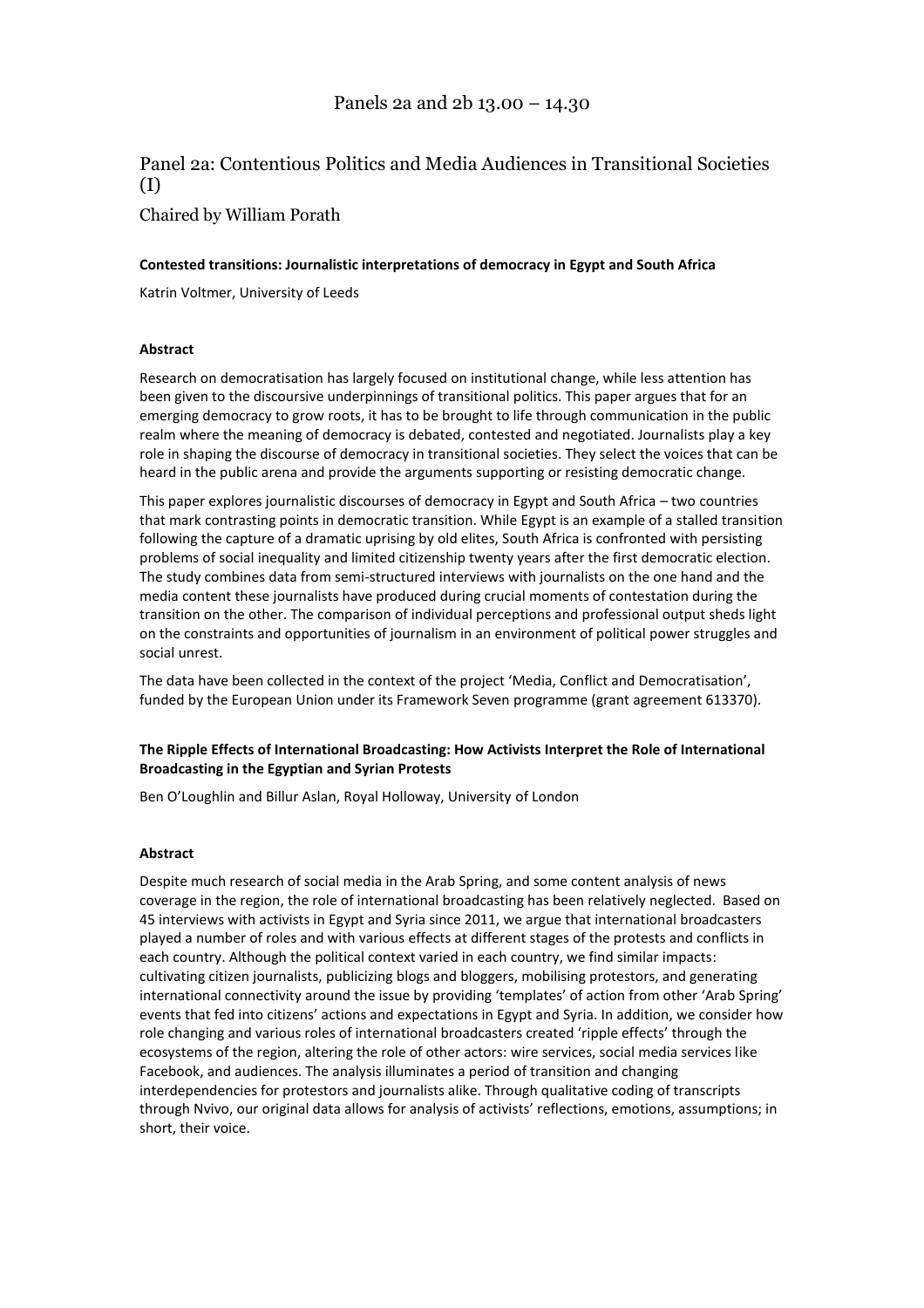#### **Volatile Politics and the Dynamics of Media Audiences: A Longitudinal Study of News Consumption in Egypt**

Nael Jebril, Bournemouth University

#### **Abstract**

During periods of transition or turmoil, individuals' searches for information are indications of their engagement with the transition process. Media are important facilitators to this process.

How do citizens of transitional societies use media to make sense of potentially profound changes in the political environment? Are such media choices consistent across local, regional, and international developments? How are traditional and new media users influenced by major political changes and transitions? Do media pull in new audience members or set audiences that are easily identifiable by socio-demographics?

This paper examines the effects of volatile political environments on news consumption and audience demographics in Egypt. It builds on nationally representative surveys (2008/9, 2011, 2012) regarding the media habits of Egyptian adults using face-to-face methodology.

The paper investigates a) how media choices and preferences for political information are formed and influenced by a host of individual and structural factors, b) changes in individual media use patterns and audience profiles /demographics of different media, and c) changes in news interest and trust in domestic, regional and international coverage. With only scattered evidence available about the manner in which citizens consume media in transitional contexts, the analysis gives new insights about audience behavior in volatile political environments. The findings are presented in the light of research on non-mechanical media effects and the on-going debate on the relationship between new media and politics.

#### **New Politics of News Circulation and Reception in Turkey**

Suncem Koçer PhD, Kadir Has University, Istanbul

#### **Abstract**

Considering news as a discursive construct that is produced and received by culturally, historically, and politically situated agents, in this paper I discuss how news media in Turkey have become an increasingly significant subject of public debate and action. Several events in recent years have revealed the extent to which news acts as a genre of reality making designed to justify the grounds for dominant governmental politics. On December 28th 2011, for instance, Turkish army jets bombarded a convoy of Kurdish smugglers at the border of Iraq and Turkey, killing thirty-four people. The Turkish news media chose not to report on the massacre for several hours. The news silence was criticized massively on social media. Two years later, during the anti-government protests in the summer of 2013, several protestors were killed, injured, and illegitimately taken into custody by the police. After mainstream Turkish media deliberately ignored the news, thousands of white collar workers and business people gathered in front of NTV, a national news channel, to protest this and other examples of submission by popular TV channels to the micromanaging of news by key authority figures.

After establishing this trend, I argue that news reception and circulation have turned into a political practice that individuals overtly acknowledge in a new way. People actively seek out media channels for news that is not filtered by authorities. They produce discourse about news as a political construct in their daily lives. They circulate news on social media as a political act. They identify with the news media they follow and condemn others through public actions on the streets or on social media. Based on an ongoing ethnographic study on news culture in Turkey, the paper uses data obtained through surveys, focus groups, and interviews with university students and white-collared workers to suggest that attitudes and behaviors towards news have changed in marked ways in Turkey as a direct response and counter-move to government-backed control measures.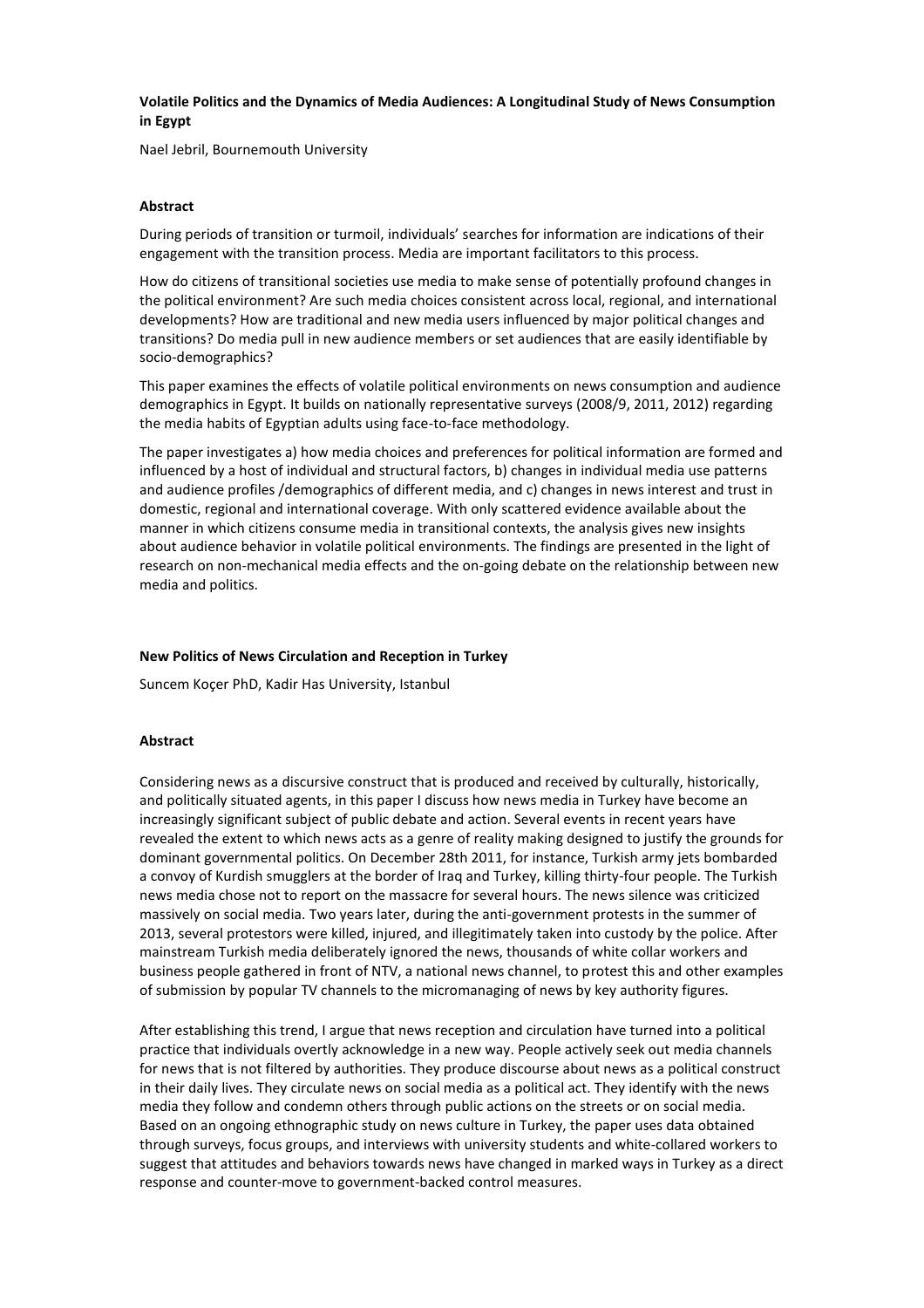# Panel 2b: Media Logic, Crises, and Strategy

Chaired by Ralph Schroeder

#### **News Media Logic on the Shift. How new media actors shape the printed news.**

Maria Karidi and Michael Meyen, University of Munich

#### **Abstract**

The study asks for changes in German news media logic, which resulted from new actor constellations arising from altered media system structures. Based on Schimank's approach of actor-structure dynamics and the concept of news media logic, it can be assumed that due to novel modes of interaction (caused for example at the macro level by the introduction of commercial broadcasting), news media logic has changed from normative to market logic. Drawing on the importance of the German mass circulation press for constituting the public sphere, this shift would be significant for democratic theory, as it could prove to have consequences for opinion-forming processes.

To investigate how news content has changed over time, we conducted a quantitative content analysis from three German newspapers in 1984 and in 2014. Drawing on previous research, a set of indicators was identified which guided the construction of the codebook. The sample included all regular news beats. A total of 3979 systematically sampled news items have been coded.

The findings suggest that German newspapers report increasingly on conflicts, scandals, experts and celebrities. Compared with the past, news content is emotionalized, narrative and visualized nowadays. Politics both decreased and changed over time. Further results are linked to journalists' role performance. The study also shows that changes address especially the leading national newspaper. Therefore, the findings indeed point to implications for the shape of public opinion. It is likely that similar media systems experience similar changes in news content.

#### **Comparing Reactions to News Aggregators´ Practices**

Sarah Anne Ganter, Reuters Institute for the Study of Journalism, University of Oxford

#### **Abstract**

Business models, based on the distribution of digital press content have been in the focus of press publishers around the globe over the last decade. Particularly the distribution of press content via globally acting news aggregators has led to an increased activity of press publisher associations and governments. There are some emblematic cases around the globe reaching from the publishers´ joint decision to "drop out" from google news to regulatory reactions. National case studies on the German case (Ganter & Maurer, 2015) show that belief systems of the stakeholders involved become manifest over three dimensions: Macro (Regulation vs Self-regulation), Meso (Protection of business models of internet services vs Protection of business models of press publishers) and Micro (Protection of alternative usage and production forms vs protection of journalistic work). Based on these findings, a comparative framework for juxtaposing emblematic cases along these centrelines is suggested. That way, alternatives to metrics commonly used for comparisons are considered and the values and pitfalls of such a belief system based comparison in the case of comparing reactions to news aggregators´ practices are discussed.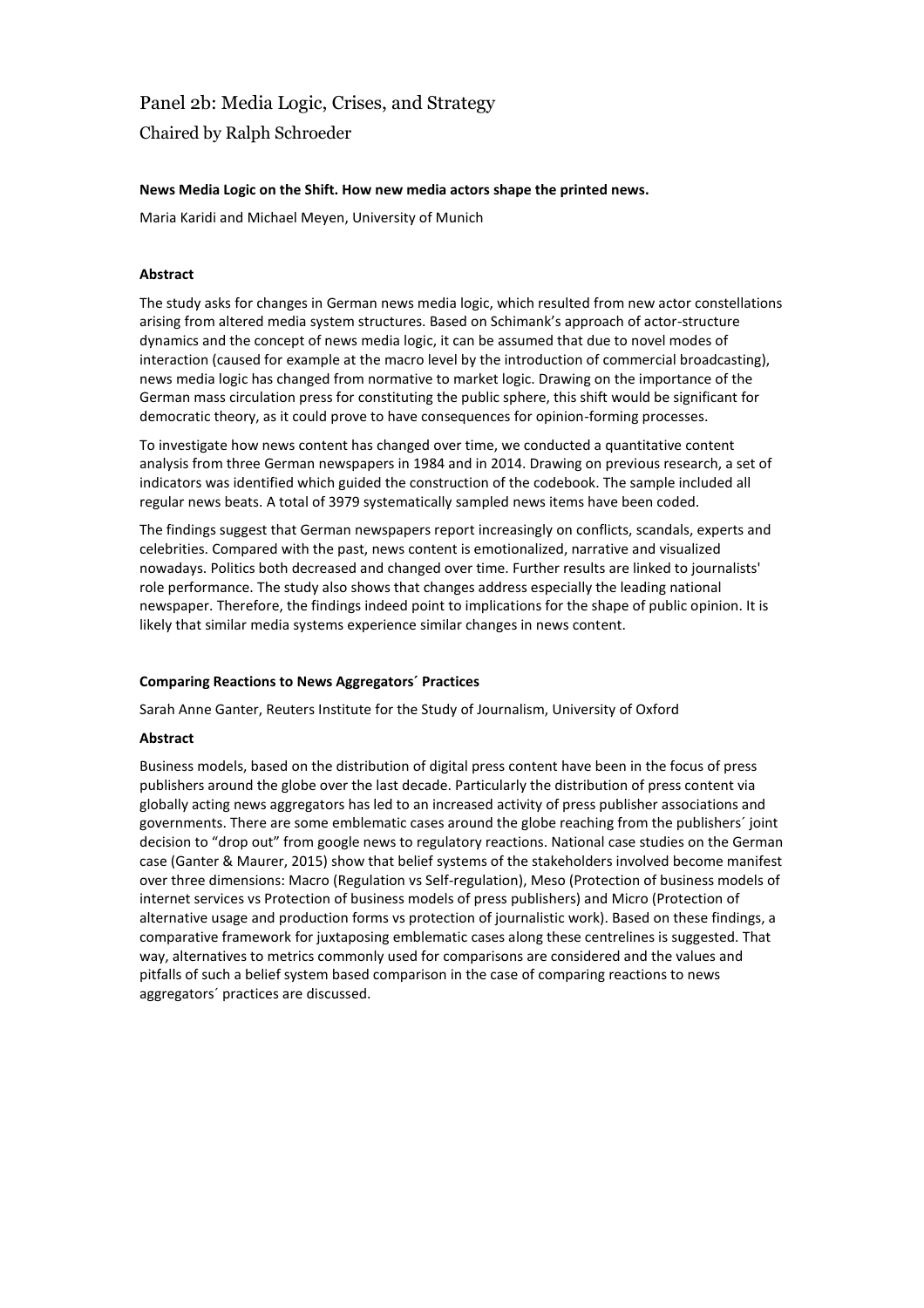#### **Values Priming and Press Performance: How Media Crises Activate Latent Attitudes and Shape News Evaluations**

Erik P. Bucy, Texas Tech University and Paul D'Angelo, The College of New Jersey

#### **Abstract**

Media researchers for decades have been interested in understanding and measuring the dimensions that individuals apply in evaluating the credibility of news. But aside from tracking the vicissitudes and credibility ratings of each new platform, the area has received little conceptual development. We address this deficit by theorizing news evaluation within a general framework of priming research, specifying a dynamic process of *press-priming* that plays out when a media scandal, press crisis, or other noteworthy event generates metacoverage that brings press values and media attitudes into play.

Our model hinges on two important insights (see Figure 1). First, news performance evaluations should be *situationally defined* in relation to the transgressive events and media missteps in which credibility emerges as a salient consideration. Second, the enduring values and attitudes that citizens develop towards media are key moderators of news assessments like credibility and trust. In this paper we identify accountability coverage—stories about the press that criticize news organizations and journalists for overstepping or violating professional standards and ethical norms—as the content mechanism that activates latent attitudes or normative expectations about press behavior.

The model focuses on two core values: press freedom and media responsibility, which we operationalize as scale items into a typology of four different media outlooks. Press-priming effects are hypothesized to occur among those whose media attitudes are activated in the processing of paying close attention to scandal coverage (Bucy, D'Angelo, and Bauer, 2014). We thus sketch an integrative theory of news evaluation while explicating real-world relevance by using survey responses to recent media scandals in the US (Brian Williams' resume stretching; *Rolling Stone's* misreporting of an alleged rape at U. Virginia) and UK (the Jimmy Savile scandal at the BBC, phone hacking in the tabloid press) to demonstrate the utility of the model in predicting media perceptions.

#### **Execution as a Strategic Tool: Fear and Legitimisation in ISIS Media Agenda-Setting**

Andrew Barr and Dr. Alexandra Herfroy-Mischler, Hebrew University of Jerusalem

#### **Abstract**

This article offers a bottom-up understanding of the Western media's role in global political communication from the perspective of an Islamic extremist group, the Islamic State of Iraq and Syria (ISIS). This empirical study provides content and visual analysis of ten videos edited in 2014 and 2015 that represent major visual media production efforts by ISIS. Through this examination, this research identifies how an emergent terrorist group views itself and communicates its message in a globalised world, setting a political agenda and strategic outlook that relies on western democratic tools to be both spread and accessed. Data analysis suggests a threefold strategy directed towards: 1.) Legitimization of the need and ipso facto the establishment of a sovereign state entity; 2.) Propagation of its political goals; and 3.) Intimidation of religious and political outsiders, relying on an "us versus them" narrative. Further, this analysis contextualizes the unique duality of ISIS's media strategy: first, its purpose is to spread a political message aimed at local, global and western consumption asserting its claim to state legitimacy through the mimicry of capital punishment as a function of state and political power. Second, ISIS's use and production of graphic violence serves to create a psychology of fear, inducing terror in both local and global audiences that, in some circumstances, may augment its political claims. Finally, this article discusses the role of western media in drawing public attention to ISIS media productions and the effect this engagement has upon ISIS's propagation and legitimisation agenda.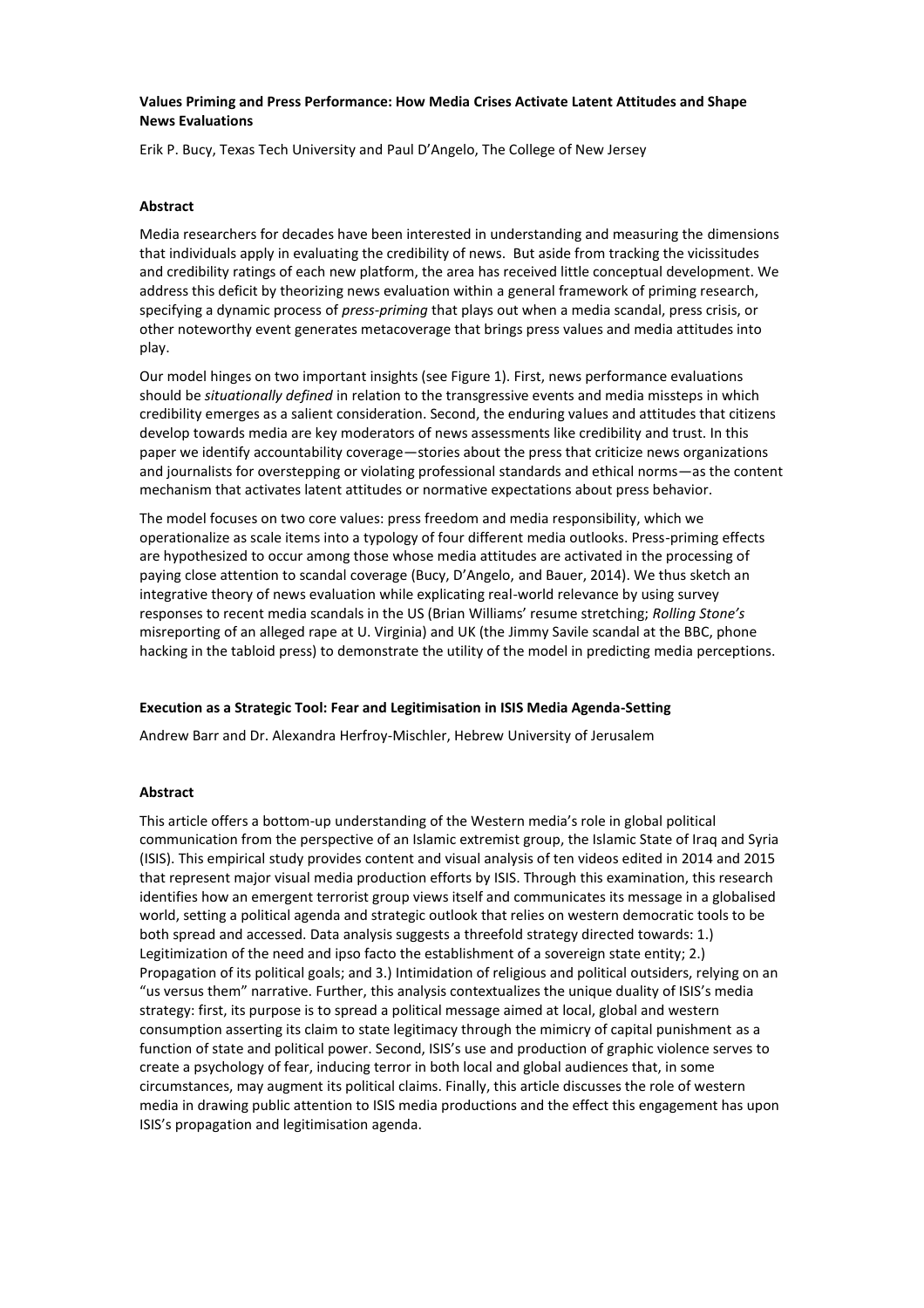## Panels 3a and 3b 16.30-18.00

## Panel 3a: Digital Media and Changing Patterns of News Consumption

Chaired by Michaela Maier

#### **Rethinking Digital Media and Political Change**

Ralph Schroeder, University of Oxford

#### **Abstract**

The role of new digital media in politics has often been discussed for individual countries and technologies, or at a general level. So far, there are few studies which compare countries and treat new media in the context of the whole media system, including traditional and new digital media.

The main contribution of the paper is to compare two countries at the extremes of the political spectrum and also with quite different media systems, the United States and Sweden. It synthesizes what is known to date about digital media in these two cases, including about uses of Twitter, Facebook and other new media. The paper discusses the shortcomings of existing analyses of political communication and the lack of a model of how digital media work in a way that is different from traditional or mass media. The paper gives an account of political communication in Sweden and the United States and their respective media systems, putting new digital media into context. The paper argues that new media expand input from people into the political systems only at the margins, circumventing agenda-setting and gatekeeping mechanisms. What analyses of these changes overlook, however, is that media and political elites also use new media to gauge public opinion and respond to it. The paper develops a framework for understanding digital media which highlights how they extend and diversify the public sphere, even as this sphere is monitored and limited in terms of the visibility of political issues.

#### **The Ubiquitous Bigfoot and the new Digital Audiences: Contesting negotiations in the literate networked publics in India**

Vibodh Parthasarathi, Jamia Millia Islamia, New Delhi; Ananda Mitra, Wake Forest University, and Sanjay Mamani, Redinfi LLC

#### **Abstract**

What are the dynamics of negotiating political opinion among the literate networked public of India? This is a study of two crisscrossing negotiations on Twitter: viz. ubiquitous journalism's response to political currents, and new digital audiences' engagement with the interpretational capacity of dominant news actors. In examining opinion making, this paper shifts focus away from political actors and their electorates, as is common, to media actors and their audiences---not least because of a scholarly void in India, especially concerning interactive news platforms. We begin by unravelling the shifting opinion of two leading TV anchors in their tweets over a twelve-month period---one that culminated in the national elections of May 2014. This explores the extent to which attitudes towards formal actors and formal institutions are tempered by the evolving political landscape, especially the unfolding electoral dynamics. We then examine the changing attitude of the Twitter followers of these anchors. At first glance, the 25 million new digital audiences of Twitter may pale against the 700 million old digital audiences of Cable TV. Nevertheless, followers of these two anchor-journalists proximate the audience of smaller TV news channels---and exceed the circulation of many a newspaper. Their novelty as digital audiences resides in being individual amplifiers of news as also collective contestants of the authority of news-producers. Bearing on inquiries beyond electoral politics, our ongoing development of methodological tools and analytical frameworks contributes to two sets of debates---viz. on enumerative challenges in media governance, and in theorisations on the networked public sphere.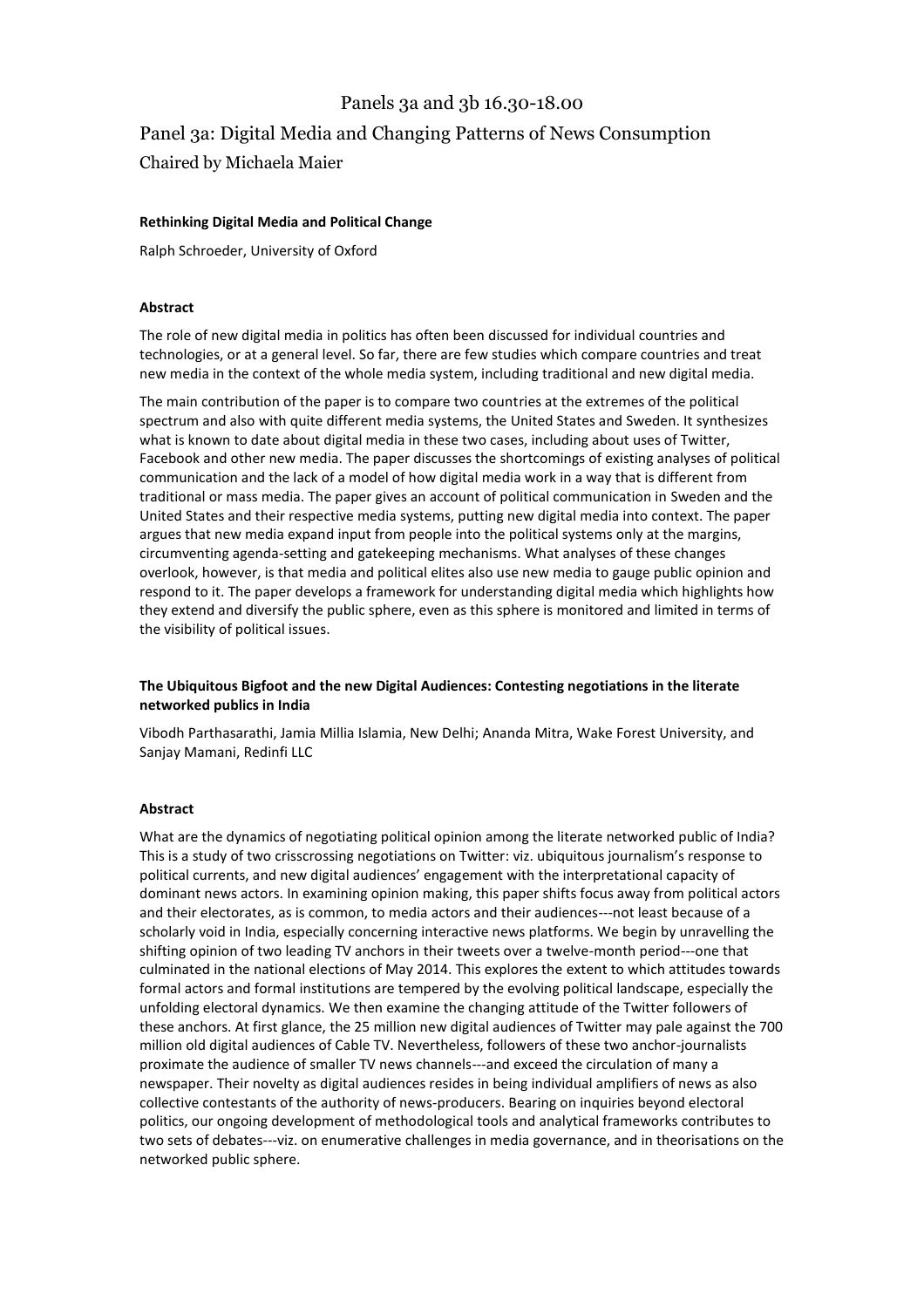#### **The History of Social Sharing of News**

Jonathan Bright and Scott Hale, University of Oxford

#### **Abstract**

Social media are become increasingly significant for news consumption, becoming one of the major sources of traffic to both local and national news websites. Yet academic research has only started to scratch the surface of both micro level motivations for online news sharing, and especially how these add up into macro level patterns of online attention.

This article leverages a unique database of millions of news articles published online in the period 1996 - 2010 to explore the historical development of social sharing of news and information, particularly on Twitter and Facebook (which of course were founded and massified respectively in 2006). It addresses two particular questions. First, it explores the evolution of both how social sharing grows over time and, using automatic topic classification, how different types of stories receive different levels of attention, as these platforms themselves grew rapidly and transitioned from niche to mass market user bases. Second, by taking contemporary sharing information and applying it to historical articles, we explore the small group of outlier articles which managed to achieve mass social sharing a long time after they were published, looking to explain what it is that makes some types of news shareable a long time after it was published. Overall, the research advances our knowledge of how the underlying dynamics of social sharing developed in the earliest days of social media platforms.

#### **GlobalCOM**

Juan Luis Manfredi-Sánchez, University of Castilla-La Mancha (Spain)

#### **Abstract**

The main objective of GlobalCOM is to analyze and to assess how digital technologies are used on websites of municipalities; to explore and try new approaches, methodologies and tools, and to collaborate to develop the Map Infoparticip $\omega$  (www.mapainfoparticipa.com) publishing the results assessment to promote improvements and facilitate citizen participation. So far, we have evaluated more than 2.000 city councils' websites. This map will provide comparable information and develop a set of concrete proposals for improving governance and municipal information.

We start from two basic assumptions:

- (1) The websites of the Spanish councils reveal deficiencies accountability lead by governments. Such lack of information affects its role as trustee sources of information media, blurring and sometimes contaminating public debate, and creating distrust among citizens. (2) Digital technologies can reduce these deficiencies and thus to reawaken interest among citizens in the assessment of political activity and democratic control.
- (2) The ultimate goal is to promote good practices in the field of communication and information in municipal corporations. It means to promote such good practices among elected political representatives , the municipal officers and journalists. Finally, the project pursues to facilitate citizen participation in the management control governments.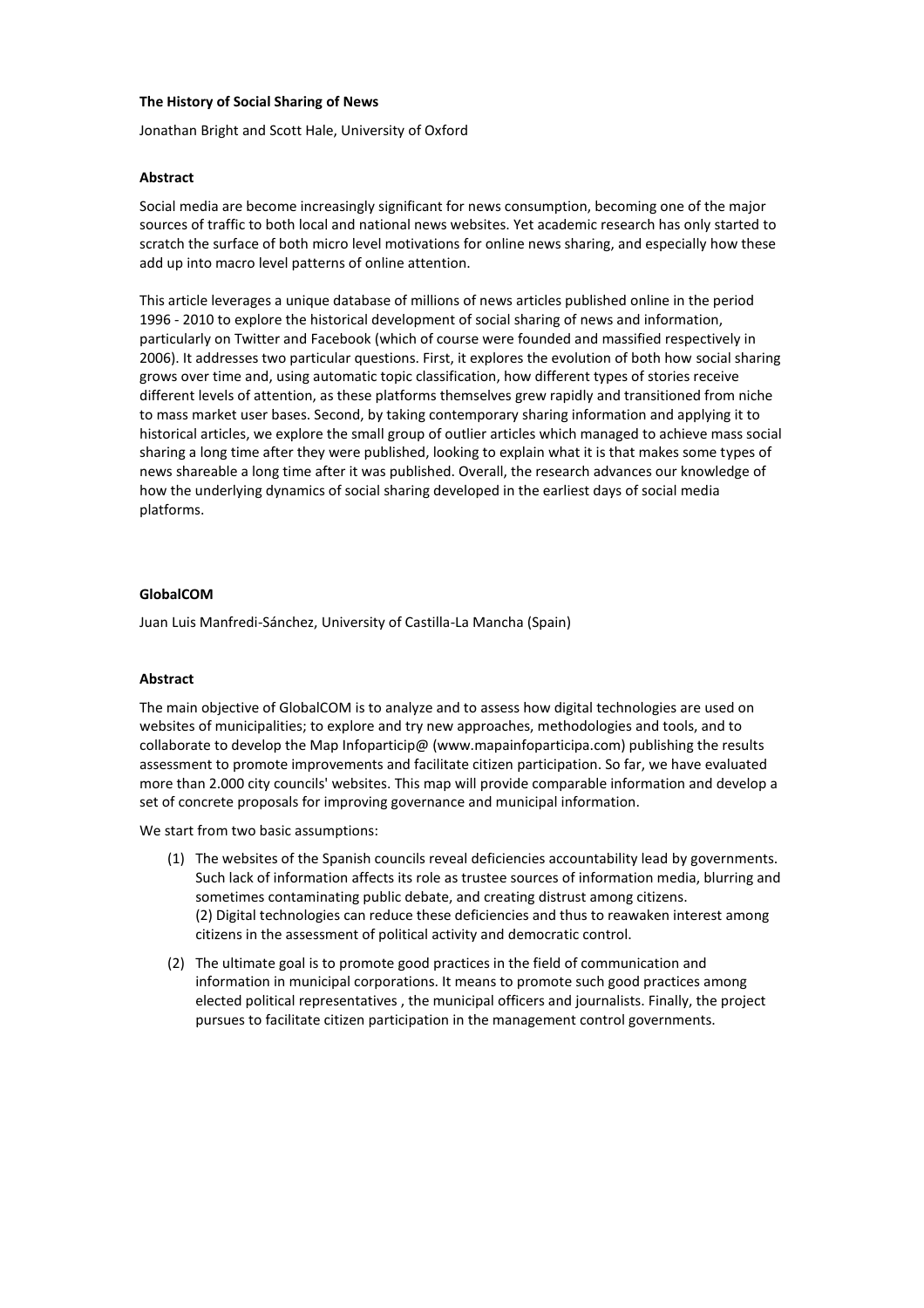## Panel 3b: Journalists, News Media, and the State (I)

Chaired by Jesper Strömback

#### **Relations between political actors and journalists: Media instrumentalization in Serbia**

Ana Milojević and Aleksandra Krstić, University of Belgrade

#### **Abstract**

This paper examines the interplay between the state, political elites, media owners and journalists in the post-communist context. Building on Örnebring's findings about clientelistic political patterns impacting the media independence and the quality of journalism, as well as Štětka's argument about instrumentalization of the media in CEE countries (Örnebring, 2012; Štětka, 2012; Štětka and Örnebring, 2013), this paper aims to place the case of Serbia into this framework. The examination of the CEE region has been rather vivid in recent decades. However, Serbia has been underreported in these studies, although it shares many characteristics of the media systems of CEE, especially political parallelism. Outlined goals will be met through secondary analysis of the recent research findings including data from: 1) survey with 51 media owners and 260 journalists (2011); 2) in-depth interviews with 32 media owners or top managers of public media outlets (2012-2013) and 3) indepth interviews with 25 journalists and editors (2014-2015). The survey mapped out main actors that interfere with media work: political parties, local governments and business elites. The mechanisms for practicing their influence were revealed through the analysis of the interviews. This paper identifies four types of media instrumentalization: 1) *political alliance –* editorial policy supporting ruling political parties' ideologies and high level of journalistic self-censorship; 2) *sophisticated political pressure* – concealed political influence exercised through corporative and commercial pressures; 3) *direct political pressure* – rare, but detected in several specific cases; 4) *sophisticated state's economic pressure* – allocation of financial support to media on rather nontransparent and biased principles.

#### **Press Offices and Political Parallelism in Spain. Links Between the Professionalisation and Increase of Political Control of the Media.**

Andreu Casero-Ripollés and Pablo López-Rabadán, Universitat Jaume I, Spain

#### **Abstract**

Political information is configured as a key element in the functioning of the democratic system by its ability to set the public agenda and stimulate civic participation. All the processes involved in its production are of great interest in scientific and democratic terms. Among them, the current development of press offices stands out as a key factor in the process of journalistic work.

The aim of this paper is to study the activity of the press offices as strategic intermediaries of between journalists and politicians. From the point of view of the actors involved, we propose to study three specific aspects: type of regular contact; degree of influence assigned; and impact on the media agenda and informative frame. Our study focuses on the Spanish case, very significant and dynamic example of the polarized pluralist model of Hallin and Mancini. The methodology is based on the application of in-depth interviews. The novelty of the article is to analyse not only the views of journalists but also the perceptions of political actors. The sample consists of 45 interviewees: 22 journalists, 16 political actors and 7 spin-doctors.

The results confirm a high degree of professional activity of press offices and remarkable consequences of their activity on media system. First, journalists and politicians clearly recognize the existence of a mixed structure of contacts, where prevails formal management relations through the filter of press offices and remarkable ability to control the news agenda. Second, mainly journalists warn that these cabinets represent a powerful tool to brake for professional activity and its role as fourth state. In sum, press offices professionalization is confirmed as a key factor towards strengthening the political parallelism in countries that are part of the polarized pluralist model.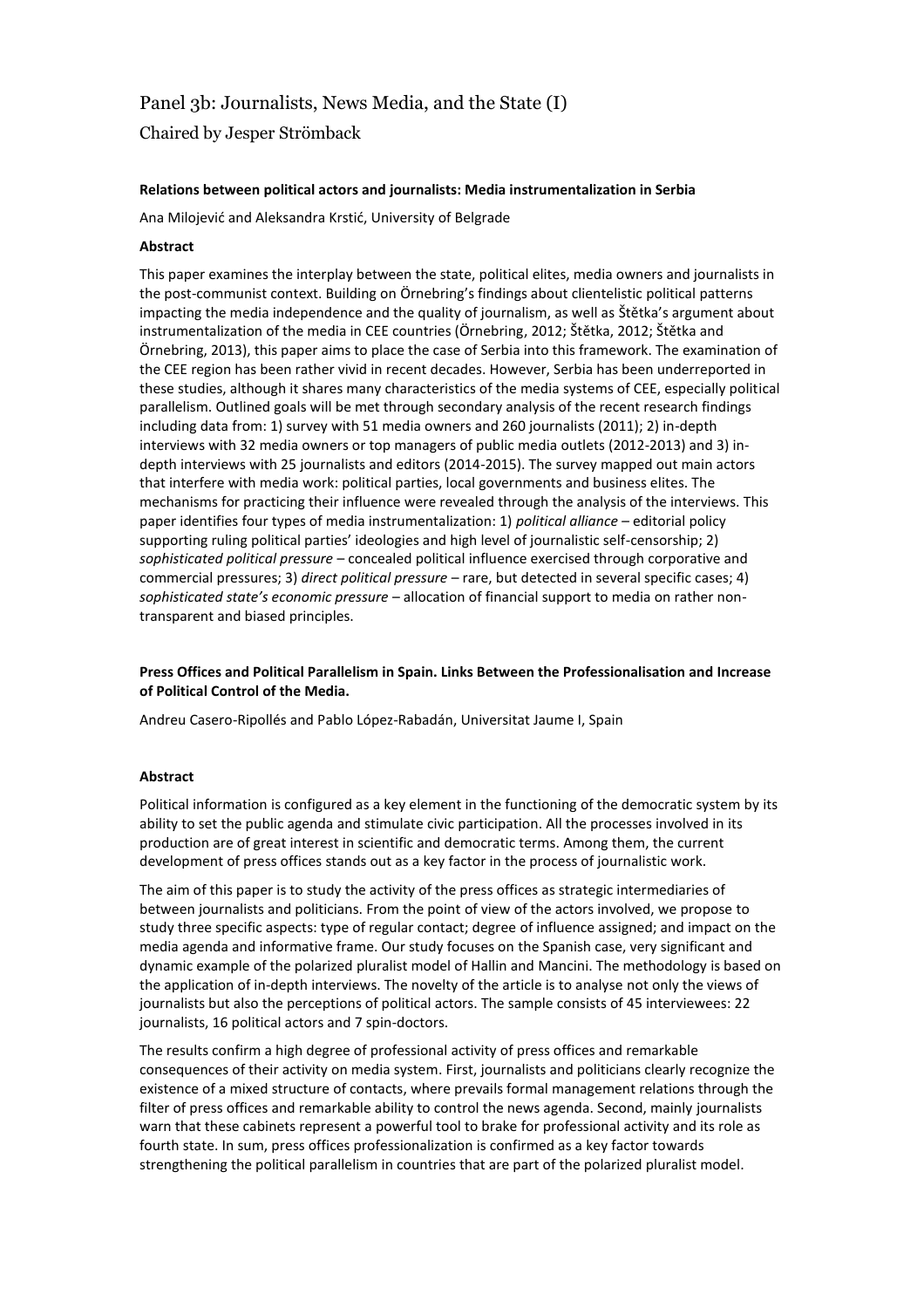#### **Corollaries of relations between political actors and journalists on journalism and democracy in Nigeria**

Rodney Ciboh, Benue State University, Nigeria

#### **Abstract**

Journalists are known to rely heavily on official government sources to gather information especially in situations of conflict and policy. Undoubtedly, this institutionalised dependency and intertwined relationship between political actors and journalists has obvious implications on the news media's effective functioning in democratic societies. Therefore, this article investigates the relations question between political actors and journalists and how these affect professional journalism and the democratic process in Nigeria. It explores the issue first through a content analysis of newspaper sources to stories on significant issues in the 2015 elections. Then a survey of journalists and politicians is conducted to authenticate their perceptions of how the nature of such relations defines the news and influences the democratic process. The pertinent questions are: how do journalists and their official sources operate? How do journalists and politicians perceive each other? How do they try to manipulate each other? What kind of journalism results from this relationship? What are the implications of these on Nigeria's seemingly fragile democracy?

#### **In the shadow of state power: Citizenship rights, civil society and media representation in China, 1978 – 2012**

Na Liu, Sichuan University and Tsan-Kuo Chang, City University of Hong Kong

#### **Abstract**

In an authoritarian country like China where the state power dominates all aspects of life, civil society has increasingly become vibrant. To what extent and in which ways do the state power and the expanding civil society interact with each other? Using citizenship rights as the locus of research, this study seeks to examine the interplay between the state and civil society by focusing on how the Chinese news media represent the issue. A set of longitudinal data was collected from both the party and market newspapers from 1978 to 2012 for analysis. Media representation of citizenship rights was scrutinized in connection to the Internet development, economic growth, status of social conflict, and increase of civil society organizations in China.

The results show that the party newspapers incorporate the Western idea of citizenship rights into the context of the socialist state development, therefore enhancing the performance legitimacy of the Chinese Communist Party. The market newspapers, however, contextualize the rights issue against the discursive field of civil society. As such, there is a conceptual and practical coexistence between the state power and the emerging civil society in China. The driving force of the expanding civil society is mostly attributed to the Internet, the market newspapers and civil society organizations because of their power of communication, mobilization and symbolic contestation to challenge the state power.

If the media representation of citizenship rights in China is any indication, the growth of civil society is largely influenced by the competing and shifting balance of the political and social forces. The critical obstacle to developing civil society, however, is the one-party-authoritarian structure. Civil attempts to cross over this boundary tend to be severely suppressed by the party-state. Although the issue of citizenship rights has increasingly become more visible in the media and vocal among activists, the growth of civil society in China is unlikely to be advanced at the expense of the state power. Instead, mutual reinforcement and dynamic coexistence between the two seems a more realistic prospect.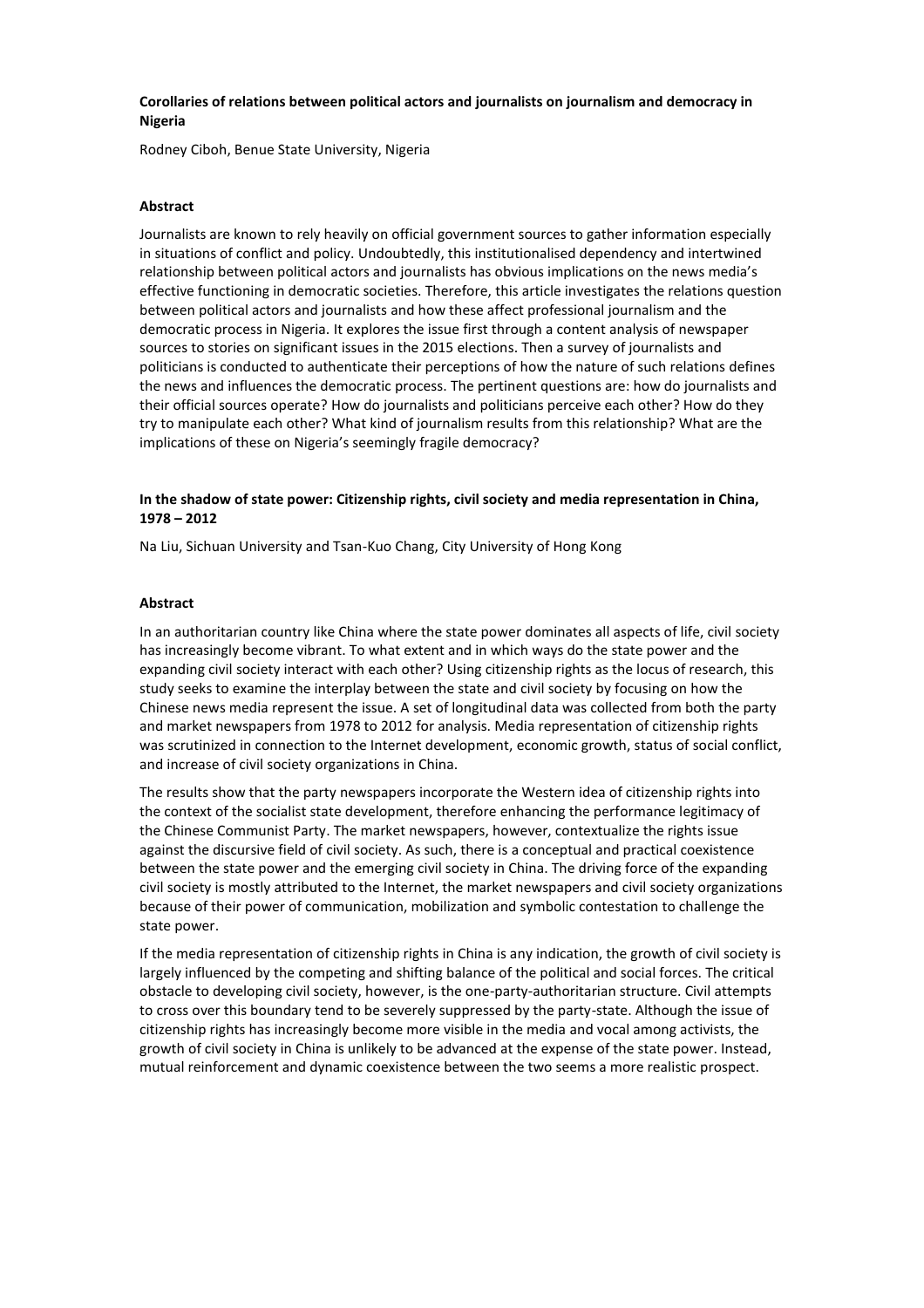## FRIDAY THE 18TH

## Panels 4a and 4b 9.00 – 10.30

## Panel 4a: Agenda-Setting and Social Issues

Chaired by Bilge Yesil

#### **Taking News at Face Value? The Effect of Deserving and Undeserving Exemplars in News Coverage of Welfare State Reform**

Christian Elmelund-Præstekær and Morten Skovsgaard, University of Southern Denmark

#### **Abstract**

Journalists often include exemplars in news coverage to illustrate general political problems. Evidence suggests that usage of exemplars is consequential to the public perception of an issue as people tend to misinterpret abstract statistical information when accompanied by concrete and personalized illustrations. Also the use of exemplars tends to distort audience perceptions of the proportion of a problem. However, little is known about potential effects on public opinion. We suggest that the use of exemplars in coverage of welfare state retrenchment affect public opinion towards the reform. Specifically, we argue that deserving exemplars decrease public approval of the reform (and *vice versa*)*,* and that the effect is moderated by the audience's identification with the exemplars. We test our propositions in two survey experiments on national representative samples of Danish citizens. In both studies we employ three conditions, i.e. constructed newspaper articles featuring either a deserving or an undeserving exemplar – or no exemplar at all. All information about the consequences of the two reforms is identical across conditions. The first study explores exemplar effects in a fictive reform of a low-salient issue (student allowance) while the second study is a hard case using a real reform of a high-salient issue (social assistance). Preliminary results suggest that journalists' choice of exemplar moves public opinion in the expected direction. We conclude that journalists' use of exemplars creates structural political bias in the news despite journalists' adherence to the objectivity norm if one category of exemplars is generally preferred over the other.

#### **Poverty Discourse in the United States, 2004-2014**

Lori Young, University of Pennsylvania

#### **Abstract**

In this study I analyze ten years of poverty coverage in U.S. news media. I make use of both manual and automated content analytic methods to explore the nature, tone, and structure of poverty discourse. An assessment of the prevalence of negative affect and stereotypes in the text is informed by research on attitudes about poverty and redistribution. Analysis of the structure of the text is rooted in Bakhtin's notion of dialogism, which refers to the interactive and relational nature of communication. To explore this notion, dialogic frame analysis is employed to identify who is speaking, and who is being spoken to. Results suggest that exclusion of the subjects of poverty discourse is a pervasive feature of news media in the U.S. That is, news about poverty is consistently structured from the point of view of those who are not poor, and written about 'others' who are poor. Further, the tone and content of exclusive texts is more negative than texts that employ inclusive language, even when speakers are sympathetic toward the poor or critical of government policies. This suggests that dialogic structure may be a powerful determinant of content and tone, above and beyond ideological or partisan differences. Speaking, and being spoken to, affords a great deal of discursive power. Including the voices of – or simply addressing – people living in poverty allows them to contribute to the construction of discourse about their own lives. The inclusion of these voices could fundamentally alter the nature and tone of poverty discourse.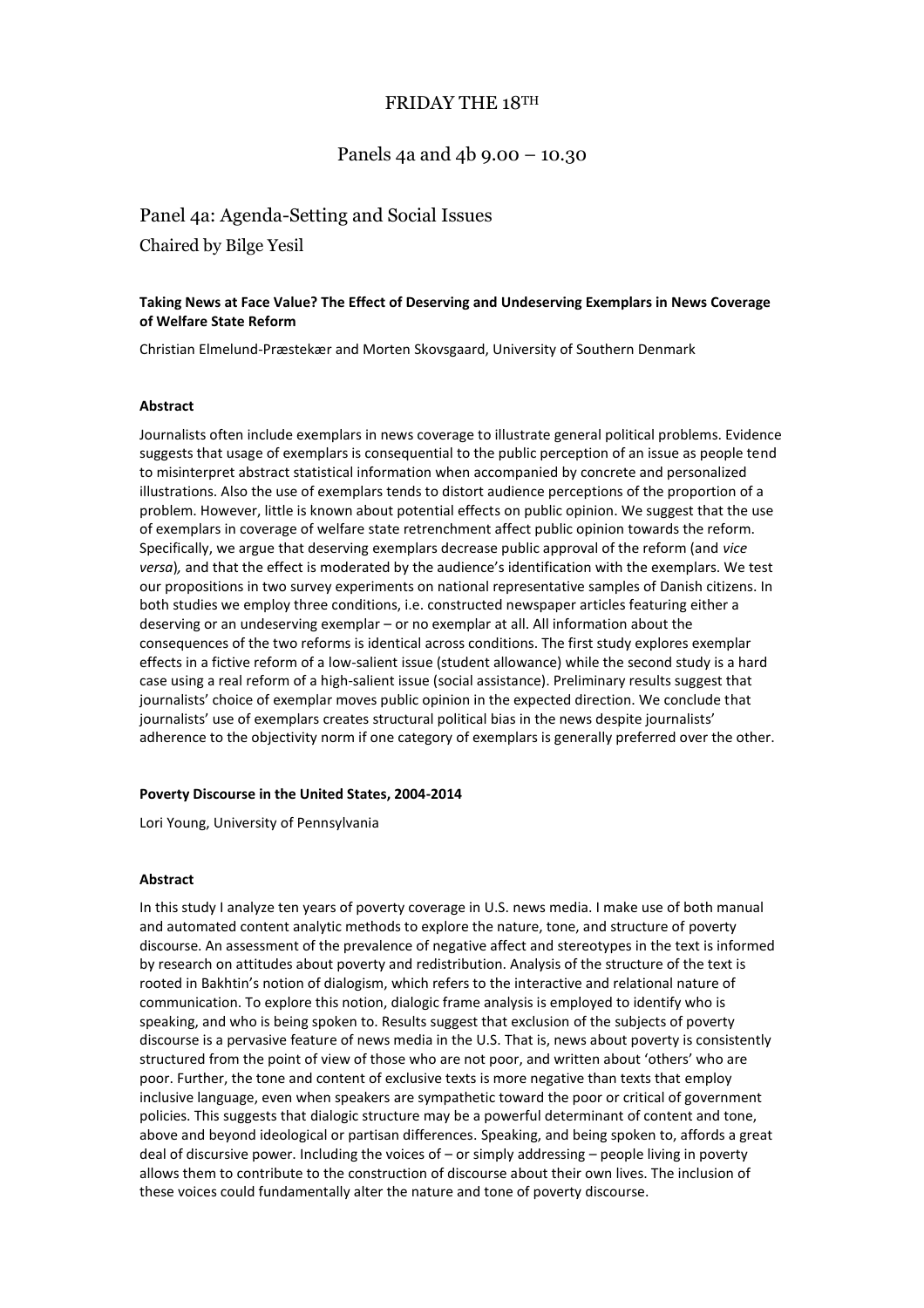#### **The Schizophrenic Mass Media: Contingencies of Coverage of Welfare State Reforms**

Morten Skovsgaard and Christian Elmelund-Præstekær, University of Southern Denmark

#### **Abstract**

The press in most Western democracies adheres to a critical watchdog role vis-à-vis the powerful. This has led to suggestions that the media logic leads to negative news coverage when governments propose policy reforms – and that the media in turn serve on a break on reforms. We argue that this view is too static. Specifically, we argue that news coverage of political reform is contingent on the type of reform, as well as the particular phases of the policymaking process. First, reforms that alter services and benefits (*policy reform*) and thus affect citizens directly attract more news coverage than reforms which alter the governing structures (*institutional reform*). This type of reforms only indirectly affects people's lives – and thus these reforms are less interesting for journalists, partly because it is difficult to compile information on concrete consequences and to identify 'victims' of the reform. Next, we argue that reform coverage is more critical towards reforms when a concrete proposal is tabled *(post-proposal phase)* because the potential consequences for citizens are clear and victims of the reform are easier to identify, which is not the case in the *pre-proposal phase.* In this phase journalists rather cover examples that show why current policies are insufficient (due to the watchdog role). We study these propositions by means of a content analysis of the coverage of four Danish labour market reforms (two policy reforms and two institutional reforms) in Danish national broadsheet and tabloid newspapers as well as national television.

#### **African Newspaper Coverage of AIDS: Comparing New Models of Press-State Relations and Structural Factors in Sub-Saharan Anglophone Africa**

John C. Pollock, D'Angelo, Paul, Burd, Amanda, Kiernicki, Kristen, and Janna Raudenbush, The College of New Jersey

#### **Abstract**

The immediate objective of the proposed paper is to systematically compare AIDS coverage 2001-3 and 2005-7 in six major English-language newspapers in six sub-Saharan African countries (631 articles) displaying high and low prevalence of AIDS, after placing these countries in the context of the three distinct media system models (two countries for each model). The three models adapt Hallin and Mancini's three models of media and politics, describing patterns in US/Western Europe (*Comparing Media Systems*, Cambridge University Press, 2004) , to circumstances in sub-Saharan Anglophone Africa. After defining three African models as "Contained Democratic", "Instrumentalized Democratic" and "Repressive Autocratic" (two countries for each model, one with high, the other with low AIDS prevalence), the paper develops a research design comparing "media system" explanatory factors with "structural" factors (level of Gross Domestic Product, literacy rate, infant mortality rate, AIDS prevalence, etc.) to compare the explanatory power of both media system and structural levels of analysis linked to two dependent variables: level of reported "progress" in fighting AIDS and level of media support for "government" (as opposed to "society") efforts to fight AIDS. Regression analysis supports two umbrella hypotheses:1) The higher the level of (media system factor) government press control in a country, the greater the decline in reported progress fighting AIDS; 2) The higher the level of (structural factor) AIDS prevalence in a country, the more the reported government activity/responsibility in combating AIDS. Both media system (levels of press freedom) and structural factors (AIDS prevalence) make a difference in reporting on AIDS.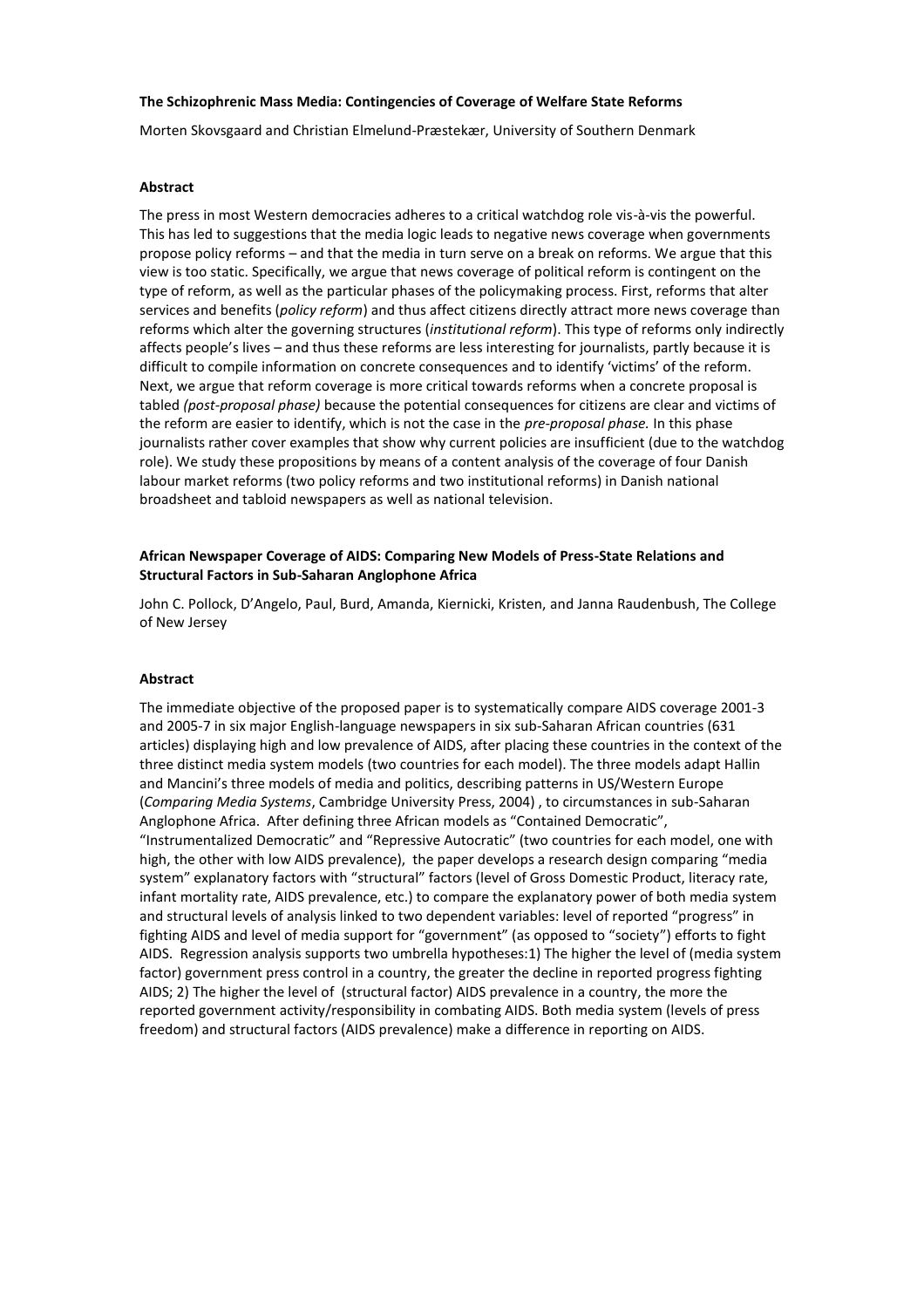## Panel 4b: Journalists, News Media, and the State (II)

Chaired by Frank Esser

#### **How the national context and presumed media influence shape the orientations of political actors towards news media: Evidence from four European contexts.**

Peter Maurer, University of Vienna

#### **Abstract**

This paper seeks to understand the contextual and perceptual antecedents of political actors' satisfaction with news media impact on democracy. It analysed responses from N = 566 political actors from four European democracies (Austria, France, Germany and Sweden). We assumed that perceptions of overly powerful and politically partial media outlets spur sceptical attitudes towards media's democratic role performance measured by an index of three single-items. In addition, previous research on politician's media perceptions indicates that context also matters (Van Aelst et al. 2008, Maurer and Pfetsch 2014). We found using independent sample t-tests that satisfaction with media's democratic role performance was indeed higher in Sweden and Germany than in France and Austria. We also found in a regression that political actors' presumed media influence had a negative impact on satisfaction with media's impact but that its strength varied between the countries.

Hence, we conducted a small-N comparative analysis to isolate the contextual factors which account for the country effect. In it the impact of several media and political system structures was tested using a fuzzy set. Context-variables included were system of broadcasting, audience of public-service broadcasters, presence of state aids to the media, circulation of tabloids and quality newspapers, journalistic norms, political involvement of media outlets, system of government, party system and corporatism. Austria and France who scored low on the satisfaction scale are set apart from Germany and Sweden by the presence of a particularly strong anti-system party as well as media outlets which frequently campaigned against leading parties/candidates.

#### **Why the media matters for politicians. A study on the strategic use of mass media in lawmaking**

Lotte Melenhorst, Leiden University and Peter Van Aelst, University of Antwerp

#### **Abstract**

Previous work on media and politics pays relatively little attention to the reasons *why* politicians use the mass media in their work. This study addresses this subject in the context of lawmaking, a fundamental element of politics. We ask what type of information is provided by the media to MPs considering bills, and why they respond to or use media coverage during lawmaking processes. We conducted two rounds of in-depth interviews with legislators in both Houses of Parliament in the Netherlands, in the context of two case studies. Both bills received ample media coverage, but they concern rather different topics: one bill regulates top salaries, the other governs dismissal. We argue that the media serve both as a source of information and as an instrument used strategically by political actors during legislative debates. Media coverage provides information about societal problems, public opinion and the positions of other actors. As an instrument, the media are primarily used for policy objectives, like influencing the political agenda and the position of other political actors. Electoral objectives, like reaching visibility and showing responsiveness, seem not to be of primary importance to political actors during legislative processes.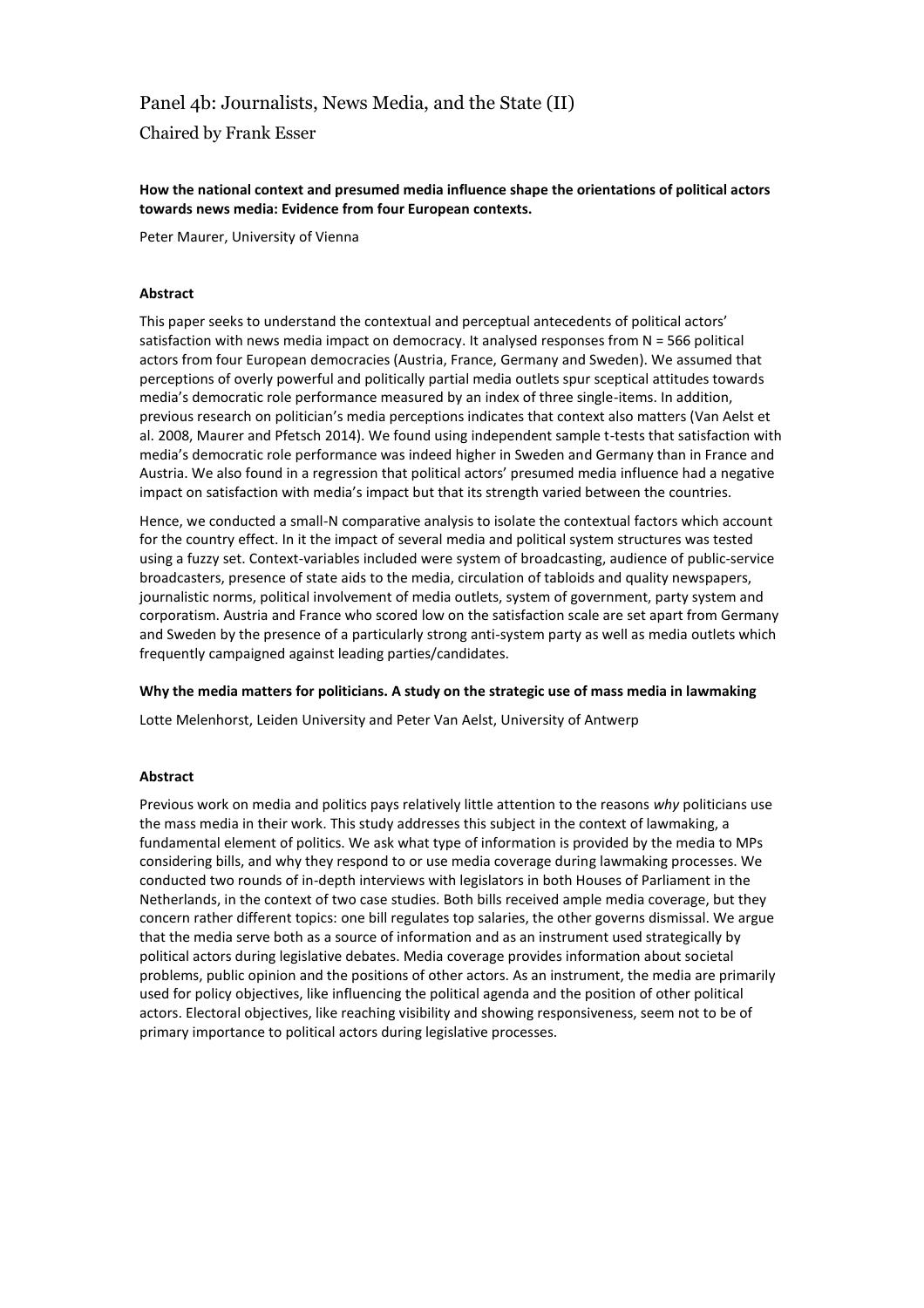#### **Governmental communication in the wake of mediatization**

Magnus Fredriksson, University of Gothenburg and Josef Pallas, Uppsala University

#### **Abstract**

Mediatization is a way to describe how the norms, values, principles and working routines of the media have become central for the way public administrations - are governed and organized (Pallas, Jonsson, and Strannegård, 2014; Schillemans, 2012). But also how public administrations conceptualize and relate to their communication activities, how these activities are organized, what they communicate, to whom, when, why and how (Fredriksson, 2014; Pallas and Fredriksson, 2011). In many ways mediatization is to be seen as a general process. But there is reason – both empirical and theoretical - to believe that the extent to which public administrations are mediatized varies between different types of administrations, and that mediatization unfolds unevenly when it is translated into specific contexts (Czarniawska and Sevón, 1996).

The aim of this conceptual paper is two-fold. First, we present three hypothesis suggesting what it is that makes public administrations run by career managers more media-oriented compared to agencies run by field professionals; Secondly, the paper discuss what consequences this might have for how public administrations deal with and respond to the pressures of mediatization; and what consequences this have for their communication activities in general and media activities in particular.

#### **Between media and political power: perceptions of government intermediaries caught in the crossfield**

Ruth Garland, LSE

#### **Abstract**

The way in which elected governments interact with the mass media, and now increasingly social media, has attracted relatively little academic attention (Sanders, 2011), is a "strangely neglected" subject (Strömbäck, 2011), and is seen as "chronically under-researched, despite its increasing centrality to democratic governance"(Moore, 2006). I will present insights from 21 in-depth interviews with long-serving senior civil service media managers and policy journalists, and some archival research, to examine the complex and changing inter-relationships between the media, ministers, and the government communications machine, taking the UK since 1997 as a case study. Rather than ask how and to what extent electoral politics is influenced by media logic, this study asks how mediatized politics is articulated within a government bureaucracy in routine times, and who has the strongest claim to represent the interests of the public: elected politicians, public officials, or journalists.

The findings challenge conventional narratives of political spin that largely demonise, and hence underplay, recent profound and historic changes in government relations with media, that are widely thought to have intensified with the arrival of New Labour in 1997, and which have largely been attributed to the activities of a new breed of strategic communication intermediaries. I will argue that this intensification of media engagement within government continued and deepened beyond 2010, and that an understanding of the *mediatization of government* can help us to more clearly dissect the concepts of politicisation, personalisation and professionalization, and to evaluate how they may facilitate, challenge or even attempt to bypass, the democratic ideal of a well-informed public.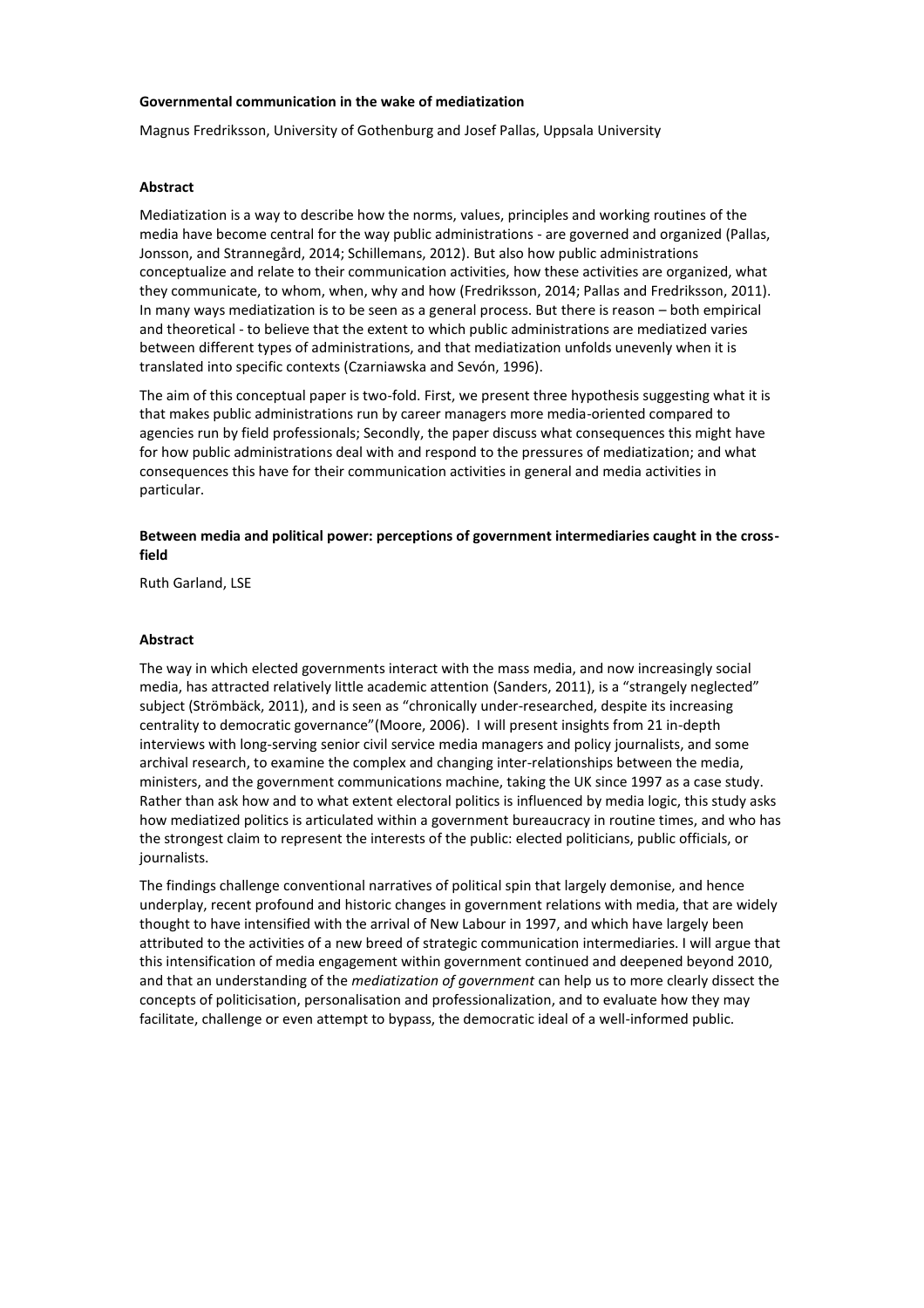# Panel 5a: Contentious Politics and Media Audiences in Transitional Societies (II)

Chaired by John Pollock

#### **Corruption in the press coverage: Audience segmentation and the lack of shared indignation.**

Paolo Mancini, Marco Mazzoni, Alessio Cornia and Rita Marchetti, Università di Perugia

#### **Abstract**

In our paper, deriving from a larger EU funded project, we focus on how corruption is reported in both well established democracies and in transitional democracies (UK, France, Italy, Hungary, Slovakia, Latvia, Romania) in the period 2004-2013. Four newspapers in each country have been selected, and more than 215 thousands news articles on corruption have been analyzed through computer-assisted content analysis. In this paper we present, first, general data on the amount of coverage, its evolution over time and then we focus more in depth on the cases of Italy, UK and Romania. Through a dedicated software (T-Lab) we shall investigate the most frequent words associations. Results show how in Italy the representation of corruption focuses on politics, and especially on few dramatized national cases. British newspapers talk of corruption mostly in relation to foreign countries and sport. Sport, together with politics is also very present in the Romanian coverage.

The last part of the paper deals with the issue of audience segmentation: the observed newspapers propose a very different representation of corruption that appears to be linked to their specific readerships: political segmentation prevails in Italy and Romania while in UK clear differences emerge between elite and tabloid newspapers and between competing media conglomerates. These different types of segmentation may prevent the construction of a shared sentiment of indignation in face of corruptive practices mostly in countries featured by high level of political parallelism and in transitional democracies.

#### **Is populism the hegemonic political communication style of the 21st century? The impossible cases of Hugo Chávez and Nigel Farage**

Ralph Negrine, University of Sheffield and Elena Block, University of Queensland

#### **Abstract**

The rise of right- and left-wing populism in countries as dissimilar as the UK, Venezuela, Spain, France, the Netherlands, to name a few, continues to capture the imagination of commentators.

In this paper, we address two key questions:

1) How do populist leaders develop the ability to build, through manifold channels of political communication (that include but not exclusively the media), culturally welding, mimetic bonds with their constituencies?

(2) Do such bonds give rise to new or refashioned collective identities, and are these the outcome of the weakening of liberal democratic ways of doing politics and/or the means for including the formerly excluded and alienated?

We seek to answer these questions by drawing on an in-depth comparative analysis of two contemporary , albeit ridiculously different: the bloke-ish right populism of MEP and UKIP leader Nigel Farage and Bolivarian left populism of communicational maestro late President Hugo Chávez. The issue here is not so much that both leaders, in their own ways and from completely opposite positions claim to be one with the people for the sake of their respective nations, but rather that entire groups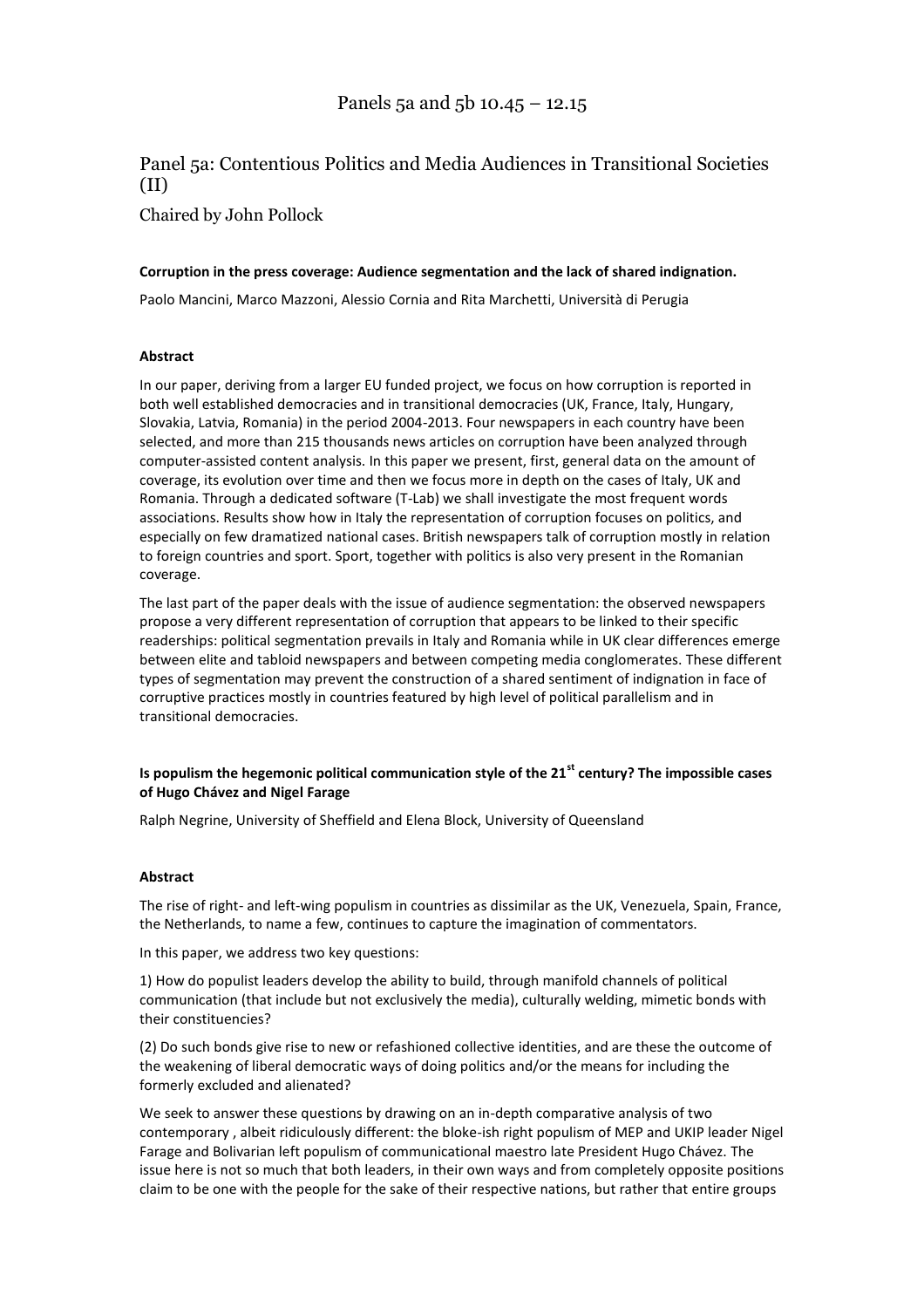of people have come *to identify with them*, e.g. Farage leading the 'ukippers' and 'the people's party' or the "I am Chávez" moment during Hugo Chávez's 2013 street inauguration in his absence.

How these outcomes are achieved is at the core of this paper. Lastly, whether or not this style could be used to examine other cases (e.g. France's Le Pen, Netherlands' Wilders) will also feature in our concluding discussion.

#### **Press and Politics in a Neoliberal Islamist State: The Case of Turkey**

Bilge Yesil, City University of New York

#### **Abstract**

This paper explores the (re)configuration of the Turkish press in the 1980s and more so in the 2000s. Informed by the critical political economy literature as well as the works of Nicolas Poulantzas, David Harvey and Paul Gilroy, I argue that Turkey's current press system is the outcome of the ongoing conflicts between the state's authoritarian tendencies and the twin forces of globalization and neoliberalization since the 1980s. Based on an analysis of the political economic transformations over the past three decades, I discuss the instrumentalization of the press in light of the shifting contours of power (from the military to the Islamist politicians). Contrary to conventional wisdom that frames the relationships between state, society and culture in Turkey in terms of binary oppositions (East vs. West, modernity vs. tradition, secularism vs. Islam), this paper emphasizes the interpenetration of state and capital, the overlapping of patronage structures with market imperatives, and the push-pull forces of centralized state authority and democratization demands. While the primary focus is on Turkey, I nonetheless direct attention to similarities between Turkey and other non-Western media systems. For example, I map out the connections between Turkey, Russia and China in regards the articulation of state power with the power of capital and neoliberal elements; and between Turkey, Egypt and Pakistan in regards the contentious political relationships between Islamists and military elites in the context of late modernizing countries.

#### **From Contentious Moments to Everyday Politics of Mundaneness - Researching digital media and contentious politics in China**

Jun Liu, University of Copenhagen

#### **Abstract**

Information and communication technologies (ICTs) have become an essential part of contentious politics in China. Although quite a few studies have explored this topic, they tend to focus on the analysis of discrete contentious events, failing to reveal the long-term influence of the use of digital media for contentions. This study proposes a new research agenda by shifting the focus from contentious events to *"everyday politics of mundaneness."* The agenda suggests, first, to investigate the power dynamics underlying the *mundane* use of digital media, as the ICTs are increasingly mundane, not developed specifically for contentious moments. The focus on mundane use of digital media will not only reveal "everyday forms of resistance," but also place the use of ICTs in contentious moments into "a big picture" to understand its political potential in everyday life. Second, the agenda argues to scrutinize the adoption of *mundane* expressions for political contentions in China. To circumvent government censorship, people increasingly appropriate mundane expressions for political mobilization, which becomes a prominent part of the mobilization mechanism of contentions. Third, the agenda proposes to examine *mundane* experiences of ICTs and political contentions to understand how digital media become part of the "repertoire of contention." Digital media not only mobilize social movements, but also facilitate the dissemination and articulation of the experience of political contentions, which encourages the emergence of assimilation and forms opportunities for broader and recurring contention. Addressing *everyday politics of mundaneness* will provide a nuanced understanding of ICTs and political contention in China.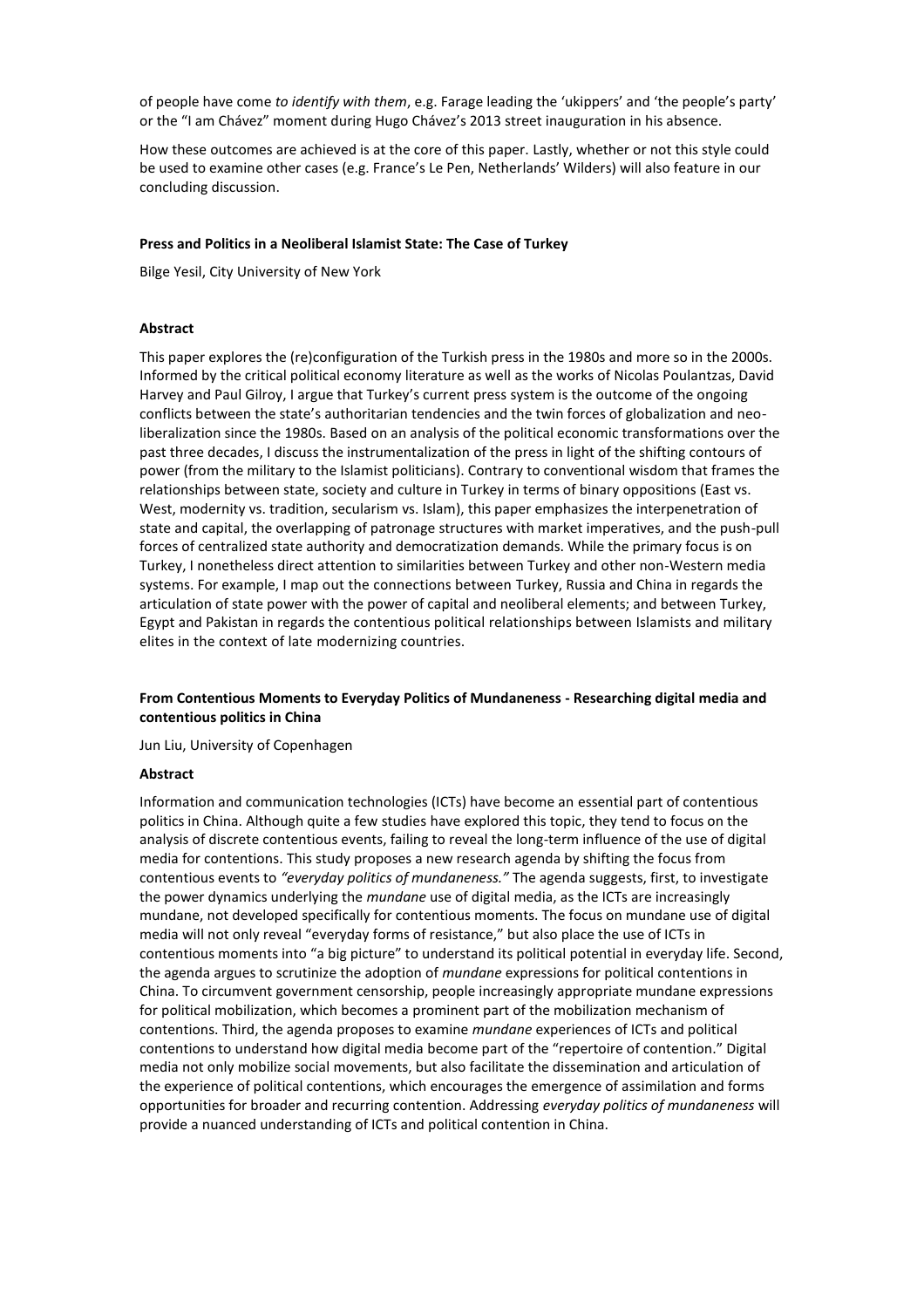# Panel 5b: Media Freedom, Professionalism, and Accountability Chaired by Raymond Kuhn

#### **"It's so cool what we've created here": How the fact-checking movement became international**

Lucas Graves, University of Wisconsin

#### **Abstract**

The last five years have witnessed what the Washington Post called a "global boom" in political factchecking, reporting that specializes in debunking political misinformation. A growing occupational movement, originating in the US but increasingly international in scope, has sought to legitimize factchecking as unbiased journalism, to establish common standards and practices, and to secure reliable funding for this cost-intensive genre of news. This paper traces the shifting boundaries and definitions of fact-checking that have accompanied — that in a sense constitute — the growth of that movement. The dedicated fact-checking outlets which pioneered the genre in the US struck a careful balance to win acceptance from journalistic peers, muting their own sharp media critique while advertising their difference from political groups engaged in comparable work. However, two related developments have begun to destabilize that equilibrium: professional fact-checkers' deepening ties to the nonprofit sector, and their growing involvement in an international fact-checking milieu that includes not just journalists but academics, activists, and media and political reformers. Drawing on fieldwork from the first international gatherings of fact-checkers, I survey competing understandings of the target, the mission, and the practices of fact-checking that the global movement encompasses, and detail the ideological work done to reconcile these divergent approaches. I argue that this *internationalization* of fact-checking challenges a tacit division of labor between the media and political spheres entailed in the American practice of objective journalism.

#### **New professionals for a new genre. Freelance journalists in China's public debate**

Emma Lupano, Università degli Studi di Milano

#### **Abstract**

With the media reform launched in 1978 to change the financial management of news companies and reinforce media credibility, Chinese newspapers, which formerly lived on state funds, had to adopt a business mind-set and strive to generate profits.

The trend had significant effects on the evolution of journalistic genres. New "commercial" papers, financially independent and only indirectly controlled by Communist party authorities, led the change relying on the most appreciated types of articles to win readers and advertisers.

The genre of "commentary on current affairs" (shiping  $H(\mathbb{F})$ , an article that expresses the author's opinion on social or political issues, has been identified by both Chinese and foreign researchers as particularly innovative and appreciated in China since the end of the 1990s.

To raise the quality and variety of commentaries in order to improve their own selling performance, Chinese papers increasingly utilized independent writers, the so-called "freelance editorial contributors" (自由撰稿人 ziyou zhuangaoren), a profile of workers previously unseen in a media system where journalists have to be Chinese Communist Party loyalists acting as "throat and tongue" (喉舌 houshe) of the leadership.

To what degree are Chinese freelancers free to express their ideas? This study, based on qualitative interviews to Chinese freelancers as well as on the analysis of linguistic features of a corpus of news commentaries published on Chinese papers, argues the potential of freelancers to inject original opinions in the media, discussing their role in widening the spectrum of public and political debate in China.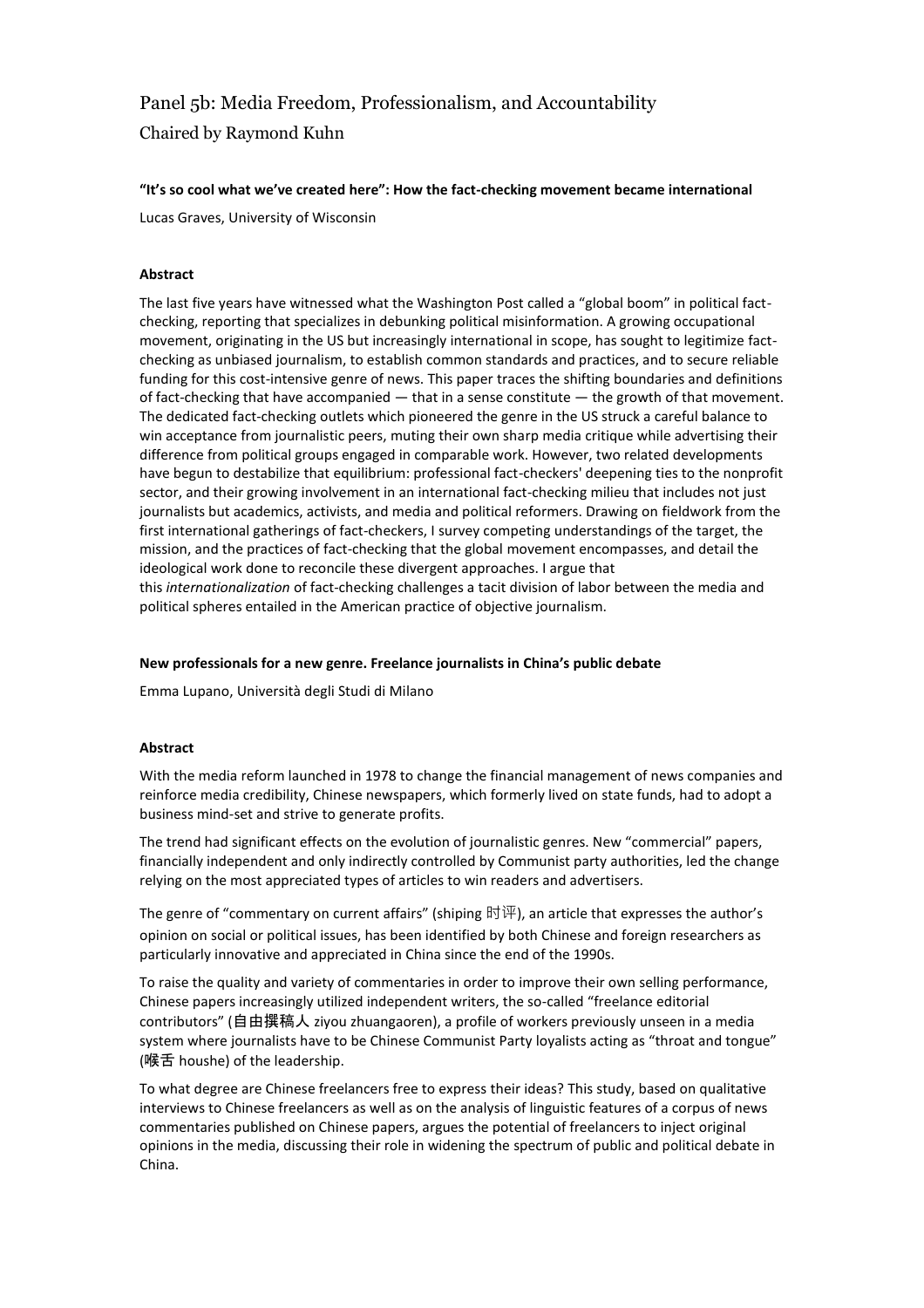#### **Negotiating tolerance: Freedom of expression, secularism, and contemporary political communication**

Charlotte Elliott, University of Leeds

#### **Abstract**

Safeguarding freedom of expression entails the protection of democratic values and values of national identity. When controversial speech acts involving religious and ethnic groups challenge these notions, the particular understanding of secularism becomes a crucial factor to consider. In France, *laïcité* decrees the separation of church and state. In Denmark, secularism is practiced in the form of a democratic philosophy of egalitarianism. This paper draws on two cases that present an opportunity to consider how these issues intersect with processes of political communication: the cases of Danish poet Yahya Hassan and French comedian Dieudonné. They are both ethnic minorities who are performance artists, and they have both performed speech acts which have aggravated the place of religious and ethnic people in their respective countries, consequently igniting debates on the parameters of free expression. If we consider freedom of expression and secularity to be cornerstones of (Western) democracy, then how governments address such controversies directly influences the political climate of a given country. This then raises some interesting questions. What do media debates on such expressive genres reveal about the limits of tolerance in each country? Does this affect how freedom of expression is framed in each country's contexts? Based on a qualitative content analysis of online newspaper articles and interviews from France and Denmark, this paper focuses on the deliberative aspects of freedom of expression by moving such controversies from a normative-philosophical aspect to a realist-constructivist aspect by exploring how a society reconstructs the meaning and practice of free expression.

**Doing International Politics Under Domestic Public Pressure – A Model of the Relationship between Public Opinion, Published Opinion and Political Decision-Making in an International Context**

Christina Köhler and Philipp Weichselbaum, Johannes Gutenberg University of Mainz

#### **Abstract**

In times of globalization, questions of climate change, economic growth and security threats can no longer be solved by national politics only. Hence, political decisions with an everyday relevance for citizens are increasingly made on an international level. Examples are the bargaining on TTIP, the Treaty of Lisbon, and the meetings of the United Nations Climate Change Conference. Whilst international bargaining has been characterized by back-room policy-making of national governments out of the public view, studies on the media's influence in international relations suggest that the mode of political interaction on the international level is changing. Since the mediatization of politics extends to the realm of international relations as well, it can be assumed that international policy bargaining is increasingly contingent on the national climates of opinion that exert pressure on the political actors.

Research on the media's role in international policy-making – widely discussed as the CNN-effect – has focused on situations of *conflict*. We propose a case-independent model that explains the relationship between the mediatization of international politics and the increased dependency of international bargaining on national public sentiments during *routine* politics. We apply Coleman's (1990) and Esser's (1993) basic macro-micro-macro models of social change in explaining the relationship between the macro phenomena of mediatization and growing dependency via mechanisms of opinion-building on the meso-level of national publics. There, it is the interplay of public and published opinion that increasingly puts politicians under pressure – in the sense of restricting their range of possible actions (micro-level) in the international relations context.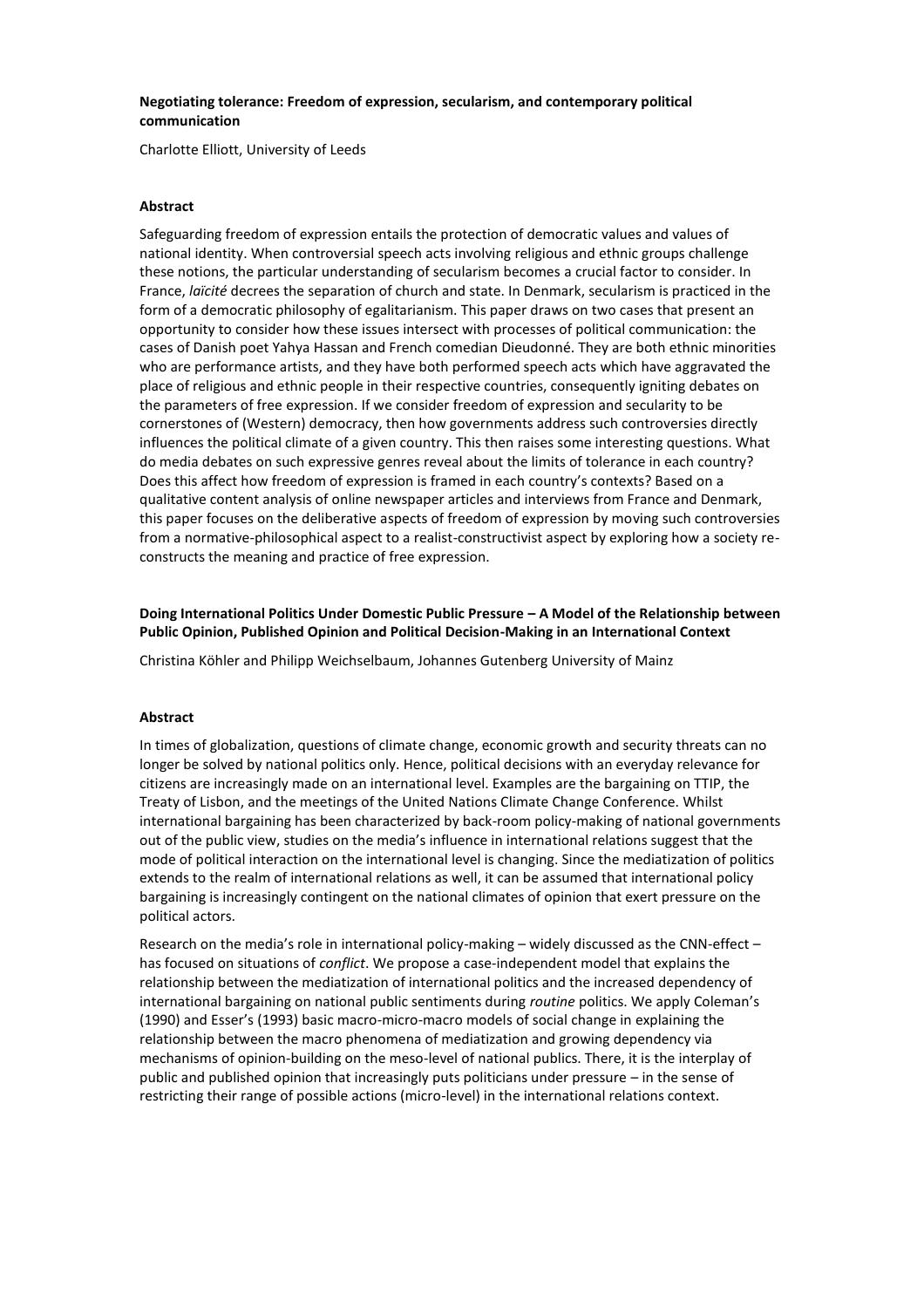## Panels 6a and 6b 13.00 – 14.30

# Panel 6a: Campaigns and the Democratic Process Chaired by Ralph Negrine

#### **Political Parties' and Media's Interplay in Politicizing EU Integration: A six-country analysis of party communication and media coverage in the 2014 EP election campaigns**

Prof Michaela Maier and Dr Melanie Leidecker, University of Koblenz-Landau; Prof Silke Adam and Dr Beatrice Eugster, University of Bern

#### **Abstract**

In this paper, we investigate the interplay of strategic party communication and media coverage regarding the politicization of European integration in the run-up to the 2014 European Parliamentary elections. Politicization hereby means that a topic turns into an issue to which salience is publicly attached and positions are voiced (De Wilde, 2007).

Building on the agenda-setting approach (Cohen, 1963; McCombs and Shaw, 1972), we analyze a) which issues and positions related to matters of European integration are voiced by political parties and b) by leading mass media as well as c) interrelations between both issue agendas. Empirical research has provided first evidence that on the one hand, mass media agendas influence strategic communication of political parties (e.g., Edwards III and Dan, 1999; Van Aelst and Walgrave, 2011; Van Noije, et al., 2008). On the other hand, communication of political actors – especially mainstream parties – has been shown to be one of the core external factors influencing media agendas (e.g., Bennett, 1990; Jalali and Silva, 2011; Van Noije, et al., 2008).

Based on a quantitative content analysis of a) all press releases published by political parties twelve weeks preceding the 2014 EP elections in six European countries (Austria, Germany, Greece, Netherlands, Portugal, UK) and b) coverage of two leading newspapers (one left-leaning, one rightleaning) per country, we estimate mutual impacts and interdependencies of strategic party communication and media coverage. Special attention will be given to the question whether mainstream parties have a stronger impact on the media issue agenda than challenger parties.

#### **Media and the Mobilizing Effects of Election Campaigns – Comparing Election Campaigns to the National and European Parliament**

Jesper Strömbäck, Mid Sweden University and Adam Shehata, Gothenburg University

#### **Abstract**

From a democratic perspective, one key function of election campaigns is to mobilize people politically. In this context, the news media play a key role. At the same time, research suggests that the transformation to high-choice media environments has made it easier for those less interested in politics to avoid following the news media. This implies that the mobilizing effects of election campaigns and following the news media cannot be taken for granted, but also that they might differ between groups. The mobilizing effects of election campaigns and following the news media might also differ between elections. In this context, the distinction between first- and second-order elections is key, as first-order national election usually is considered to attract more attention from political actors as well as the media and citizens than second-order elections such as the election to the European Parliament.

Against this background, the purpose of this study is twofold: first, to compare the mobilizing effects of election campaigns to the European and the national parliament, and second, to investigate the role of news media consumption in shaping the mobilizing effects of these election campaigns. Empirically, the study will focus on Sweden that, in 2014, held elections to both parliaments. By using a panel study, we have the opportunity to compare the role of the media and the mobilizing effects of the campaigns to both parliaments among the same sample of individuals.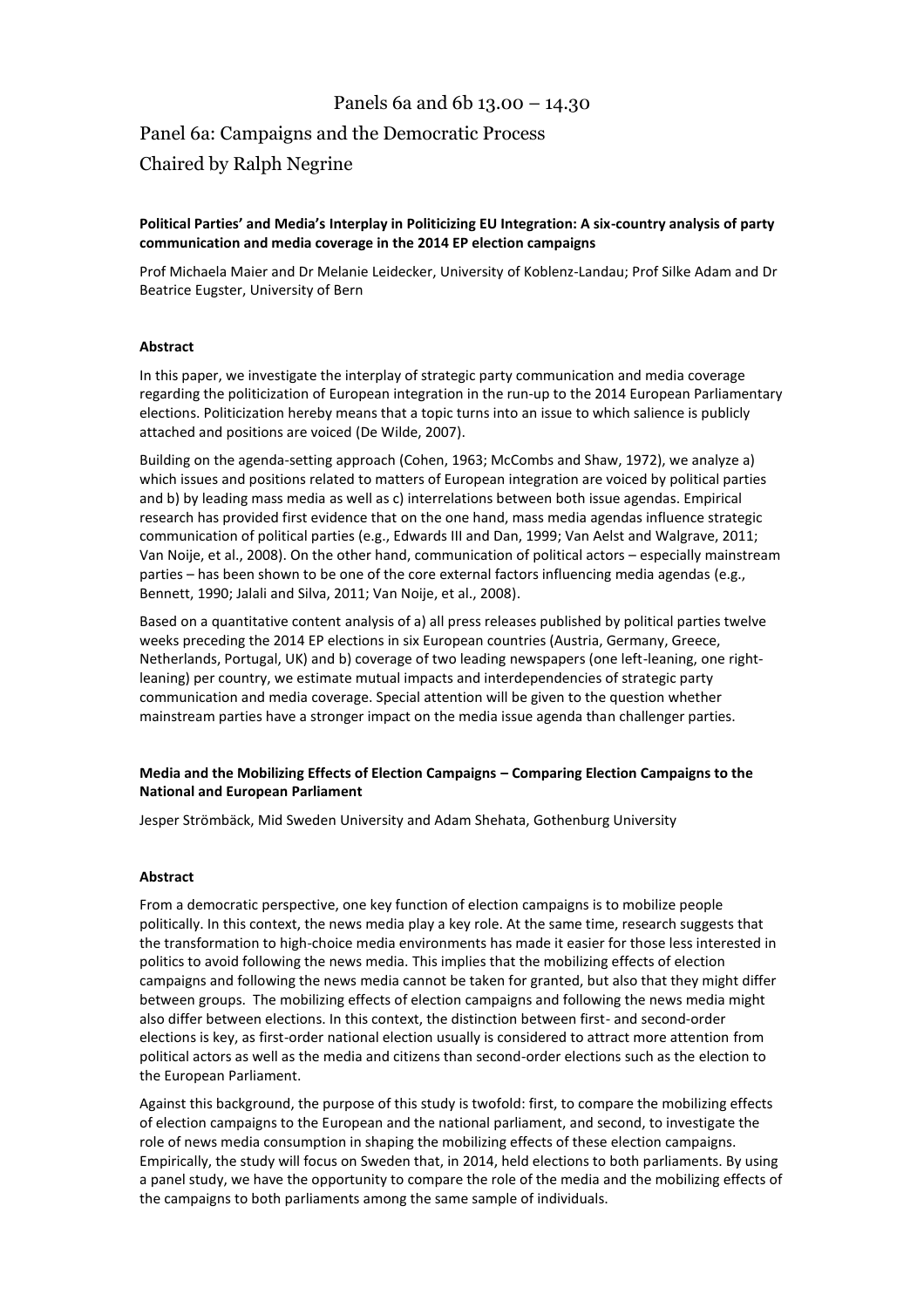#### **Televised debates in parliamentary democracies**

Nick Anstead, LSE

#### **Abstract**

In discussing televised election debates, UK politicians and commentators have always fixated on the US example. Prior to 2010, the idea of televised debates were frequently dismissed on the grounds that they were incompatible with the constitutional logic of parliamentary democracy and that they would represent a further step towards the presidentialisation of UK elections. Even when debates where agreed to by the three major parties in the run-up to the 2010 general election, commentators continued to obsess on the American experience, often seeking to explain the televised debates to their readers, listeners and viewers by citing the example of the 1960 broadcast between Richard Nixon and John F. Kennedy.

However, this focus on the US neglects something very important: in many European Union and Commonwealth parliamentary democracies, televised debates have been a staple of election campaigns since the 1960s and 1970s. Employing comparative methods, this paper will argue that the history and form of these broadcasts point towards a logic of televised debates in parliamentary democracies that is distinct from that found in presidential systems. Furthermore the experience of other parliamentary democracies has the potential to inform how the UK organises and understands its own televised debates in future elections, offering solutions to difficult questions such as which parties will be invited to appear and various formats that might be considered, which have proved to be very controversial in the run up the 2015 general election.

#### **Cross-Media Strategies in Online Petition Campaigning**

David Kapf, George Washington University

#### **Abstract**

Do online petitions affect policy decisions? Researchers, public intellectuals, and journalists have all spent a great deal of time puzzling over this question. Digital petitions have become synonymous with "clicktivism" or "slacktivism." They are alternately depicted as a pointless exercise in featherweight citizen participation and as a driving force in many successful present-day collective action campaigns. The simple answer is "it depends." The goal of this paper is to look at the role that these digital tactics play in broader cross-media strategies.

This paper will explore three important features that determine policy success among digital petitions: the **goal** of the petition-based campaign, the **target** of the petition-based campaign, and **media organizations** that act as secondary targets. The paper relies upon a unique dataset of the top "featured" petitions at Change.org over a six-month timespan. I hypothesize that the petitions that are most likely to succeed are petitions that are designed to attract cross-media attention, which in turn creates leverage over the target. I also hypothesize that successful petitions are more likely to be targeted at non-elected officials and low-level officials.

Along with describing the determinants of success for individual citizen petitions, the paper also highlights the hybrid logic of digital issue campaigning. Cross-media pressure is an explicit strategy for these organizations. The theory-of-change is that digital petitions will attract media, which will amplify the petition and create leverage on the targeted decision-maker. The paper concludes with a discussion of how the cross-media strategy differs from contemporary depictions of "clicktivism" and its flaws.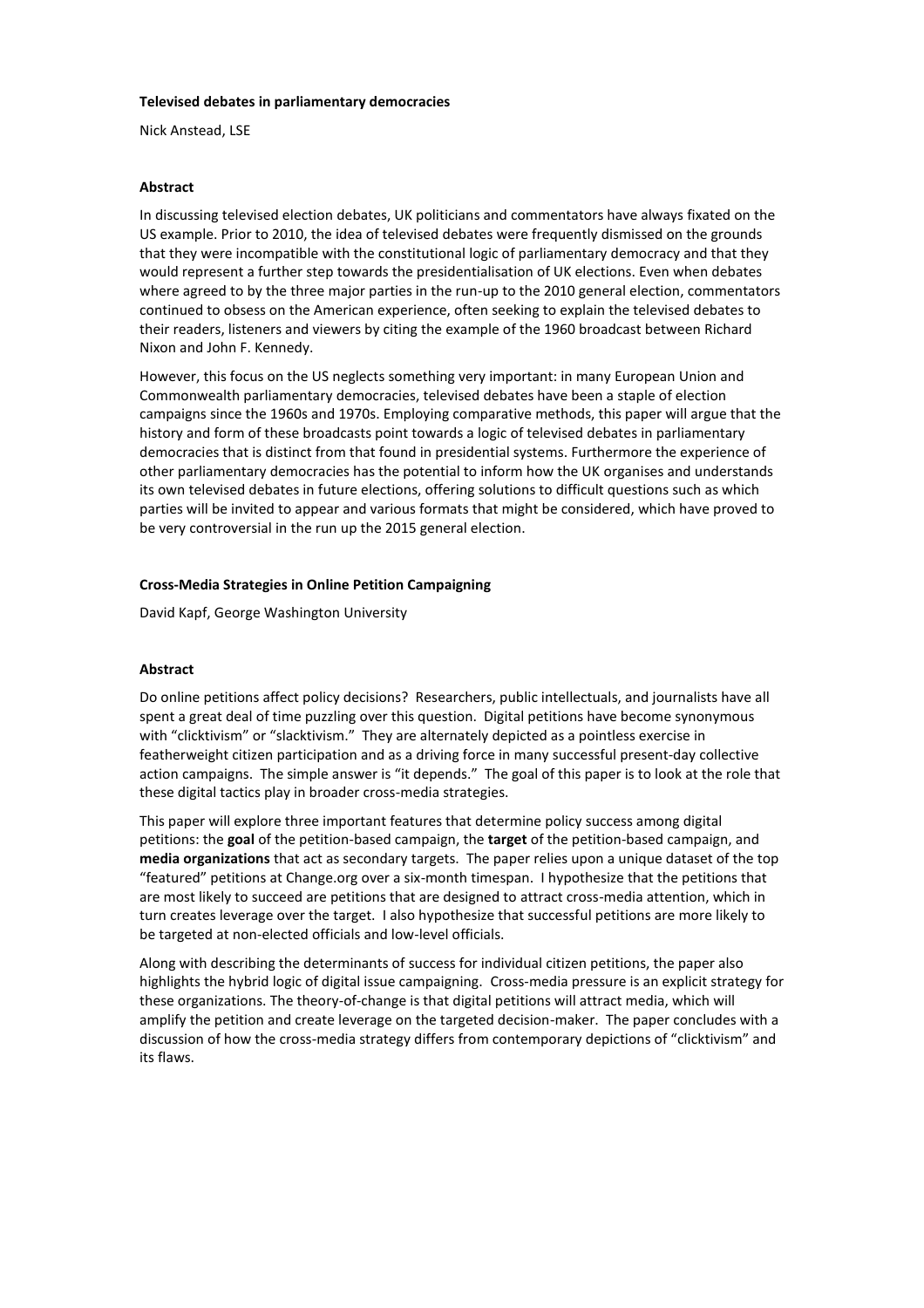# Panel 6b: Politicized Individuals Chaired by Jay Blumler

## **The mediatization of presidential leadership in France**

Raymond Kuhn, Queen Mary University of London

#### **Abstract**

According to Strömbäck and Esser an important dimension of the mediatization of politics 'refers to the extent to which political institutions, organizations and actors are guided by media logic or political logic' (2014: 6). More specifically, in recent years there has been a growing academic interest in the impact of the media on executive political leadership in advanced liberal democracies. This paper examines the mediatization of politics with reference to the French president (political actor), who enjoys certain resources structurally embedded in the office and exercises power within a set of institutional constraints, both political and media.

The paper critically applies the concepts of media logic and political logic to executive leadership in the France, with a particular focus on the presidencies of Nicolas Sarkozy and François Hollande. The paper thus has an explicitly comparative focus, contrasting the impact of media logic on two recent holders of the top political office. The central argument is that Sarkozy's presidential leadership, both symbolically and substantively, was influenced much more by media logic than Hollande's. The paper therefore emphasises the importance of agency (the relative autonomy of the incumbent) as an important variable in any assessment of the impact of media logic on executive leadership in France and, by extension, in other advanced liberal democratic polities.

#### **Three types of political personalisation in the press and in political advertising during election campaigns: Chile 1970 – 2009**

Prof. Dr. William Porath, Pontificia Universidad Católica de Chile and Dr. Juan-Cristóbal Portales, Universidad Adolfo Ibáñez

#### **Abstract**

Based on the literature, we can identify three different dimensions of political personalisation in the press throughout electoral campaigns: Visibility of the candidates' campaign activities; stronger focus on their individual competencies and performances (political attributes); and "privatisation:" focus on the candidates' personal or private lives (see, for instance, Van Aelst et al., 2011; Adam and Maier, 2010; Van Santen, 2012).

To test the usefulness of such distinctions, we conducted a content analysis of national newspaper coverage of four presidential campaigns in Chile: 1970, the last election before the military coup of 1973; and three from the post-authoritarian era: 1989, 1999 and 2009. We examined reference newspapers and compared them with the popular press or tabloids. In addition, we content-analysed the television ads of the main candidates in the post-authoritarian period. For the 1970 elections, the study included paid advertisements in the press.

The results showed that in 1970, only a single newspaper tended to strongly personalise the campaign. For the post-authoritarian period, we observed that the press goes from focusing on the activities of the candidates in 1989, to emphasize their private lives ("privatization") by 2009. As for the electoral advertising, the study reveals a stronger emphasis on the individual political competencies of the candidates in 1999, to then focus on their private lives in 2009 as well.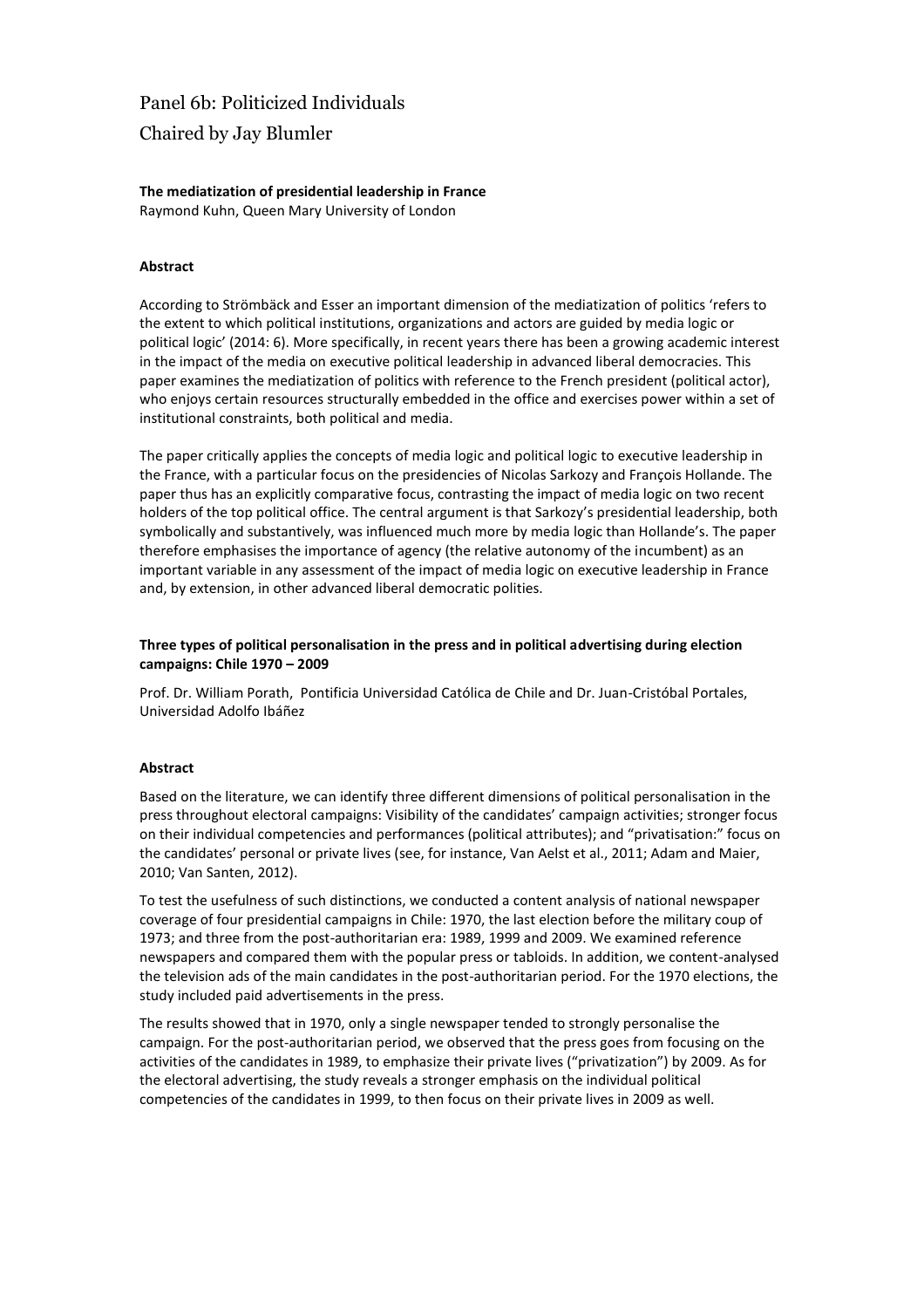#### **From the Presidential Spouse to the First Lady - how have the media created a new political actor? A comparative study of the political rise of the First Lady in France, Spain, Poland and the US.**

Ewa Widlak, University Pompeu Fabra

#### **Abstract**

Many authors have demonstrated various ways in which media influence politics going from setting political agenda (Combs, Shaw, 1972) to making and breaking political careers (Foerstel, 2001). Nevertheless, few have researched on the media power on creating new political actors. The First Lady is an example of such a (at least partial) media creation.

The development of mass media contributed to grant private life a greater importance in political reporting. The First Lady became a new object of public attention, her ability to comply with the social demands being of capital importance for the good image of her husband. Notwithstanding this gendered public image, progressive change in media frame allowed the First Lady to emancipate herself as a powerful "outsider" of the public stage.

The presented paper is based on results and conclusions of a four-year PhD research entitled "The First Lady: From the kitchen to the podium. How the gender equality revolution and the media forged a new political actor in democratic systems" regarding the media impact on the First Ladyship. The methodology is constructed on the basis of a mix of various investigation's techniques: qualitative and quantitative analysis of the press (sample of more than 3500 press articles), 52 in-depth interviews and extensive documentary research in the fields of political, media and gender studies and political communication.

#### **"Hands Up, Don't Shoot": A Comparative News Analysis of the Michael Brown's Shooting in Four Countries**

Suman Mishra and Elza Ibroscheva, Southern Illinois University

#### **Abstract**

This study examines the framing of Michael Brown's shooting in Ferguson, Missouri in prominent news media in the United States (The New York Times), Great Britain (The Guardian), Russia (Komsomolskaya Pravda) and France (Le Monde) in order to understand how a local racial unrest in Ferguson, Missouri in the United States turned into a global event garnering supporters and protesters from around the world. Through a comparative framing analysis of the print media coverage in four geopolitical powers, this paper highlights the intersection of geopolitics and longstanding historical, cultural and political contextualization of race within each locale. It illustrates that news texts are powerful fore where the language of race and geopolitics is produced, iterated, and legitimized. It argues that an analysis of journalism outside of the political and social structure is futile because journalism does not exist as an abstract phenomenon devoid of historical context. Rather, it must be understood within its relationship to concrete social, cultural and class structures.